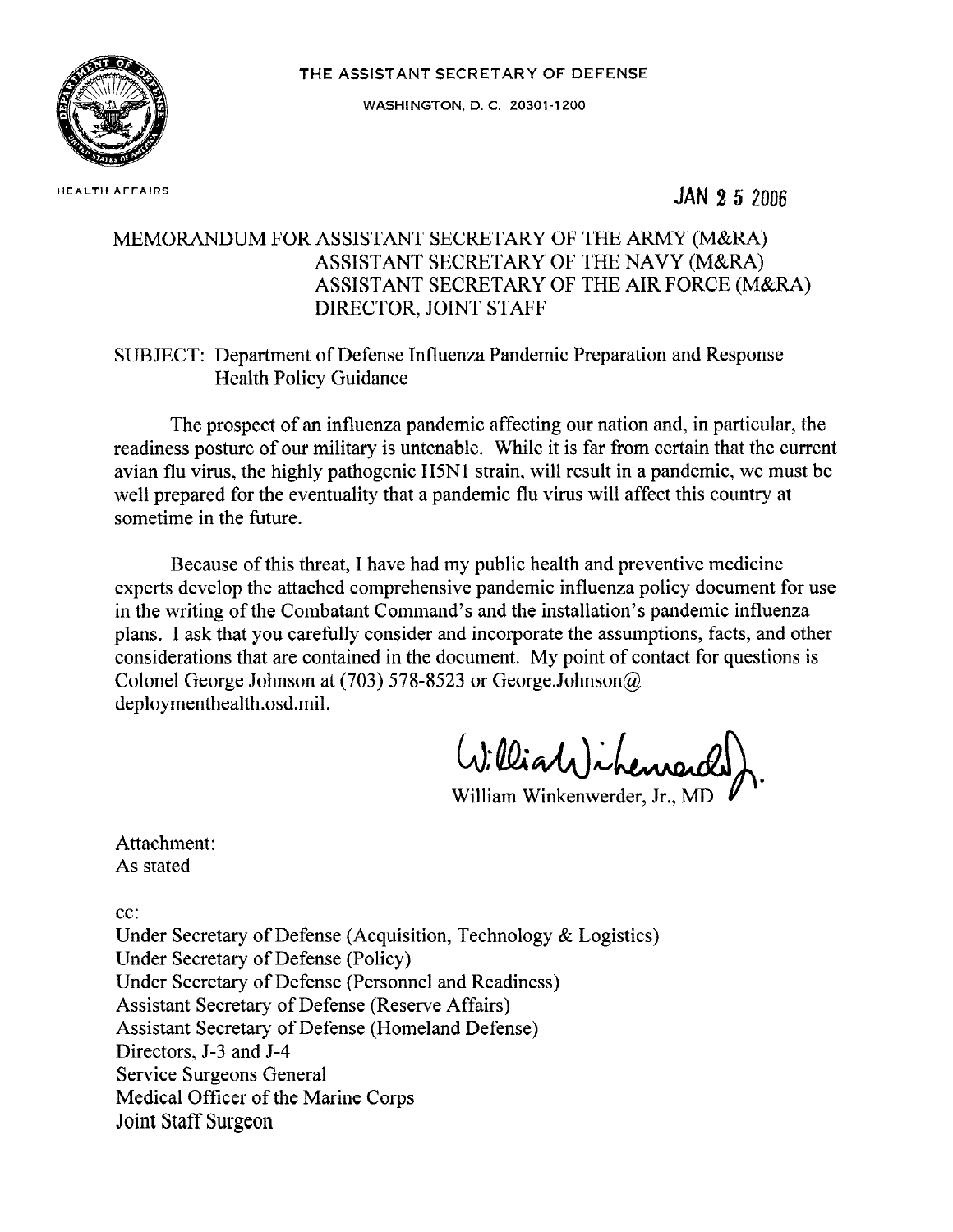## **Department of Defense Influenza Pandemic Preparation and Response Health Policy Guidance**  December 23, 2005

- I. References. See Appendix 5.
- II. Situation. Influenza epidemics occur seasonally, generally in winter months. Medical plans and annual vaccines minimize impacts of annual influenza epidemics in the United States (references a, c, d). Influenza pandemics occur infrequently and cause substantially higher morbidity and mortality. Whereas annual, seasonal epidemics have the greatest impact on elderly and medically high-risk groups, pandemics are likely to cause high levels of morbidity and mortality in all populations. Because of this, an influenza pandemic could have a significant impact on military operations. The US Department of Health and Human Services (HHS) and the World Health Organization (WHO) drafted influenza pandemic preparedness plans (references l and s). The Department of Defense (DoD) must also prepare for an influenza pandemic.
- III. Purpose. This document supersedes reference b. This guidance provides policy and instructions to prepare for and respond to an influenza pandemic. The goal of this guidance is to maintain operational effectiveness by minimizing death, disease, and lost duty time due to an influenza pandemic. It provides assumptions and considerations at the DoD level and directs subordinate units throughout the DoD to develop plans appropriate for their areas of responsibility. This DoD guidance facilitates integration into the National Strategy for Pandemic Influenza (reference n), outlines an appropriate response for military installations and contingency operations around the world, and provides guidance for defense support to civil authorities (reference h). This document only addresses a pandemic due to influenza virus. Other strategies will be necessary to deal with non-influenza pandemics.
- IV. Applicability. This guidance applies to the Military Departments, the Joint Staff, and the Combatant Commands. It is provided to the US Coast Guard as a reference.
- V. Assumptions.
	- A. Pandemic influenza assumptions:
		- 1. An influenza pandemic could occur in any season and could affect a substantial portion of the world population.
		- 2. Most US military personnel would be susceptible to the illness.
		- 3. Once an influenza pandemic is introduced into the United States, it could spread quickly to all parts of the country.
		- 4. A pandemic in the US could result in 20-35% of the population becoming ill, 3% being hospitalized, and 1% dying.
		- 5. In an affected community, a pandemic outbreak will last about 6-10 weeks. Multiple pandemic disease waves are likely.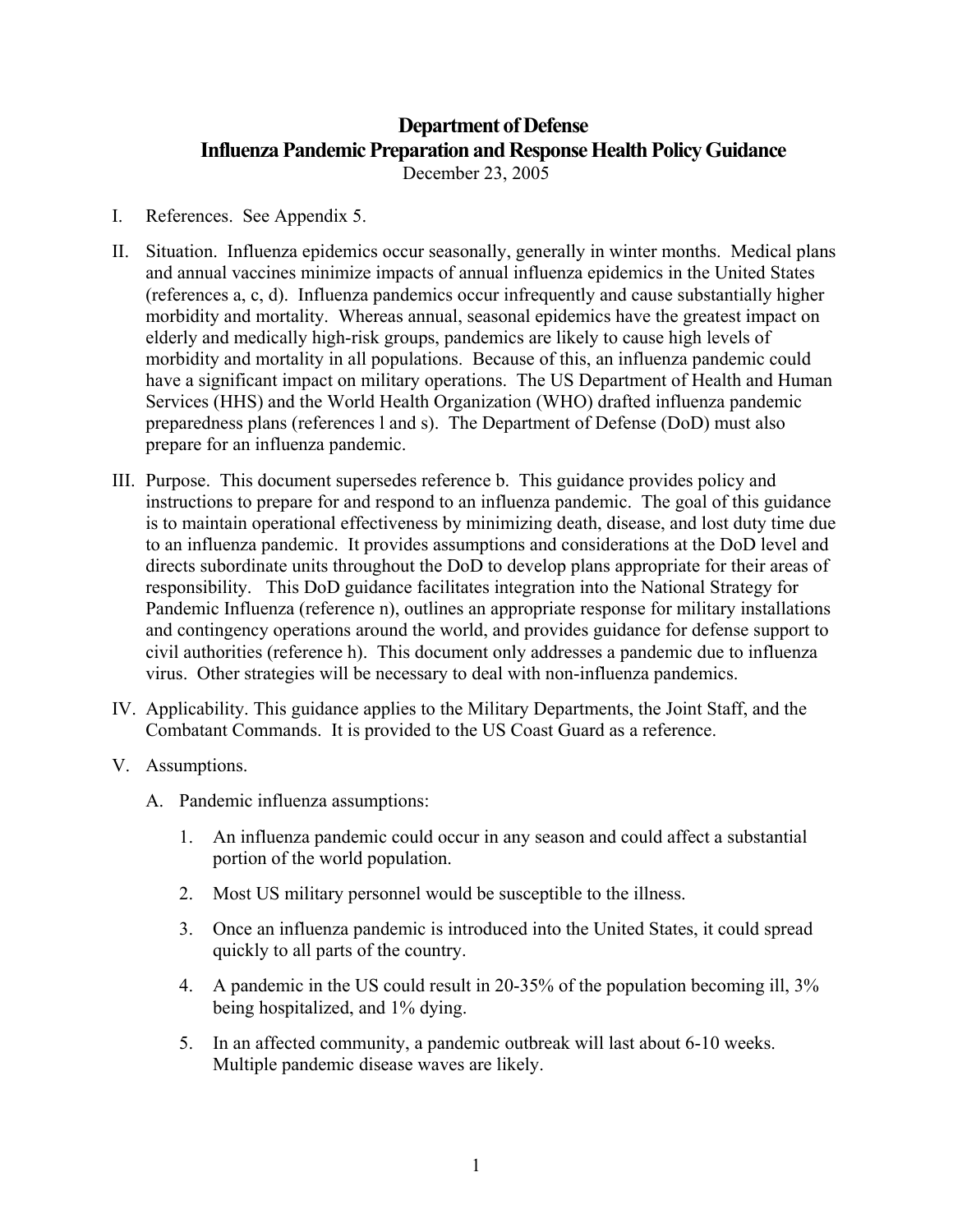- B. Civil support assumptions:
	- 1. The DoD will support the HHS in the national effort by, among other things, conducting medical and laboratory surveillance and diagnostic testing through DoD members of the Laboratory Response Network (LRN), and by participating on the Food and Drug Administration Vaccines and Related Biologic Products Advisory Committee and the Centers for Disease Control (CDC) Advisory Committee on Immunization Practices as influenza vaccine recommendations are formulated (reference f).
	- 2. In the event of a pandemic, DoD may, under applicable authorities, assist civil authorities by providing logistical and medical support (e.g., emergency immunization clinics, antiviral drug distribution, and supportive medical care as needed.)
	- 3. In an emergency, combatant commanders, local military commanders and responsible officials of the DoD components located in areas affected by the influenza pandemic may, upon a civilian request, respond immediately to save lives, mitigate human suffering, minimize property damage, or restore essential operations and services (reference h).
- C. Antiviral drug assumptions:
	- 1. Should pandemic influenza occur before vaccine is available, use of antiviral drugs may reduce the impact on military units.
	- 2. Due to limitations in manufacturing capacity and competing civilian public health requirements, the amount of anti-influenza drugs available to the DoD for treatment and prophylaxis will most likely be insufficient to meet demands.
- D. Medical care assumptions:
	- 1. In an influenza pandemic, military and civilian medical treatment facilities may be overwhelmed, particularly with patients with viral and bacterial pneumonia.
	- 2. Support of critically ill patients could require increased medical staff, increased numbers of ventilators, and increased monitoring equipment.
	- 3. Shortages of medical supplies, food deliverables, medical care personnel, support staff, and other important commodities may seriously impede the ability of hospitals to meet the increased demand for medical care.
	- 4. In a moderate pandemic, there will be a 25% increase in demand for intensive care and in-patient beds as estimated by the CDC. Depending on the extent of the pandemic, the demand could be larger.
	- 5. Demand for mortuary affairs support may be considerable.
- E. Vaccine assumptions:
	- 1. The DoD will use the same vaccine formulation as the US civilian population.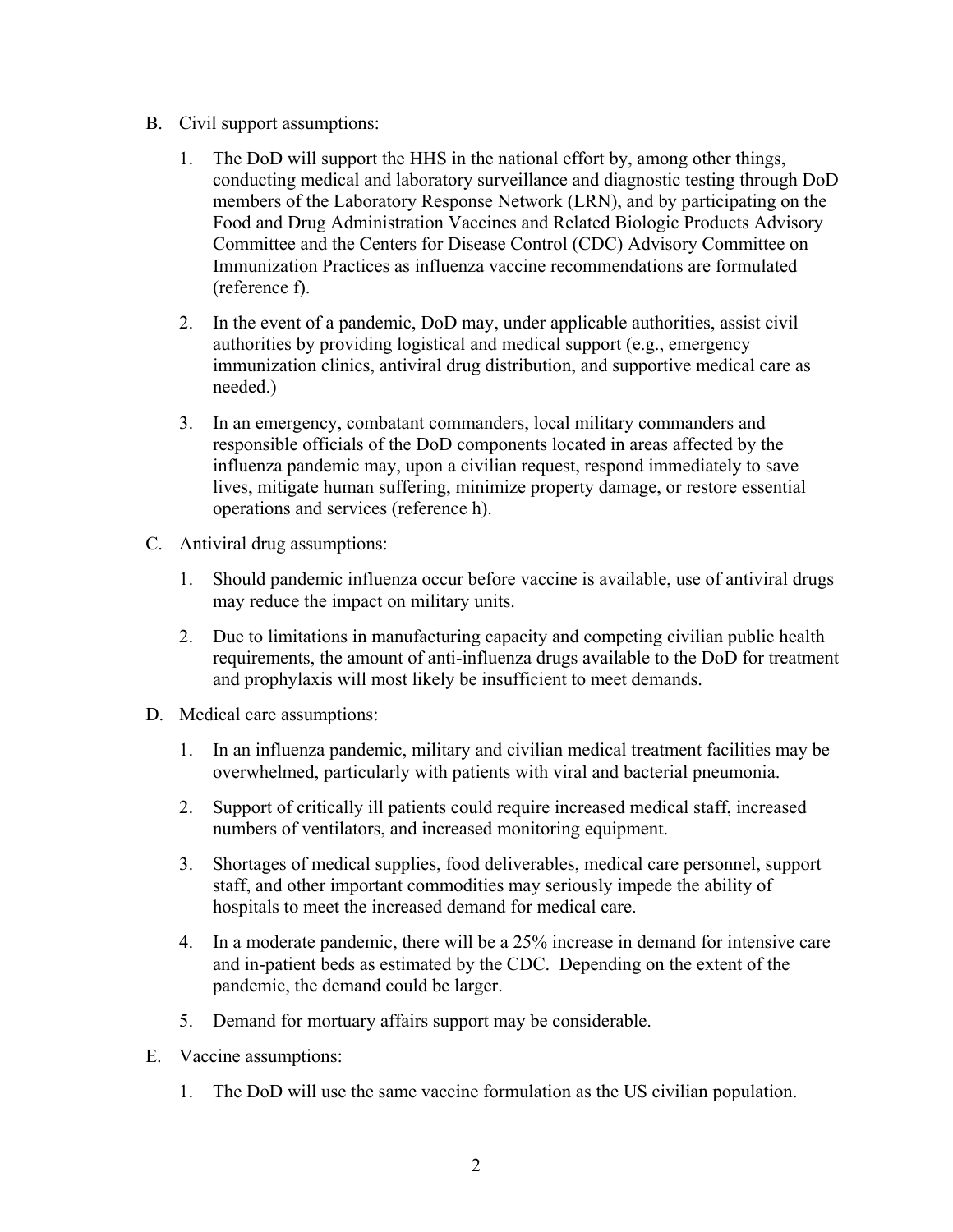- 2. The HHS and the DoD will cooperate to assure that DoD vaccine requirement priorities are recognized and are met as appropriate for national security needs, in light of national health care priorities.
- 3. The time between identification of a new strain and vaccine availability may be six to nine months.
- 4. A vaccine against the pandemic strain would either be licensed by the FDA, probably through a supplement to a prior influenza vaccine license, be authorized for use through the process applicable to Emergency Use Authorizations (EUA) (21 USC 360bbb-3), or be available through the process applicable to Investigational New Drugs (IND) used for Force Health Protection (reference i).
- 5. Once a licensed vaccine is available and supplies are adequate, military units could be immunized within a few months. Timetables and immunization rates with vaccine under EUA or IND rules are more uncertain.
- 6. Individuals would require two immunizations, and a total of 6 weeks (from the time of the first vaccination) for maximum immunity.
- F. Laboratory Assumptions:
	- 1. Both DoD and non-DoD laboratories that are LRN reference and national laboratories will conduct rule in/rule out testing for the pandemic virus in active duty and beneficiary populations.
	- 2. A pandemic could quickly overwhelm existing laboratory diagnostic capabilities. The most intense testing will be during the early stages of the pandemic.
	- 3. Department of Defense clinical laboratory assets may be called upon to supplement testing capabilities of the US civilian sector.
	- 4. Critical laboratory reagents/shipping supplies for identifying pandemic strains are likely to become scarce.
- G. Operational assumptions:
	- 1. It is possible that medical response to an influenza pandemic will be required while military forces are simultaneously engaged in armed conflict.
	- 2. Ground Operations. Should an influenza pandemic affect US forces during field operations, the number of ill, dying, and dead personnel would have a significant impact on force strength, perhaps causing curtailment of the operation. Opposing forces would be similarly affected.
	- 3. Air Operations.
		- a. It is possible that entire aircrews could become ill simultaneously in flight.
		- b. Influenza may be rapidly spread across long distances by persons traveling by air.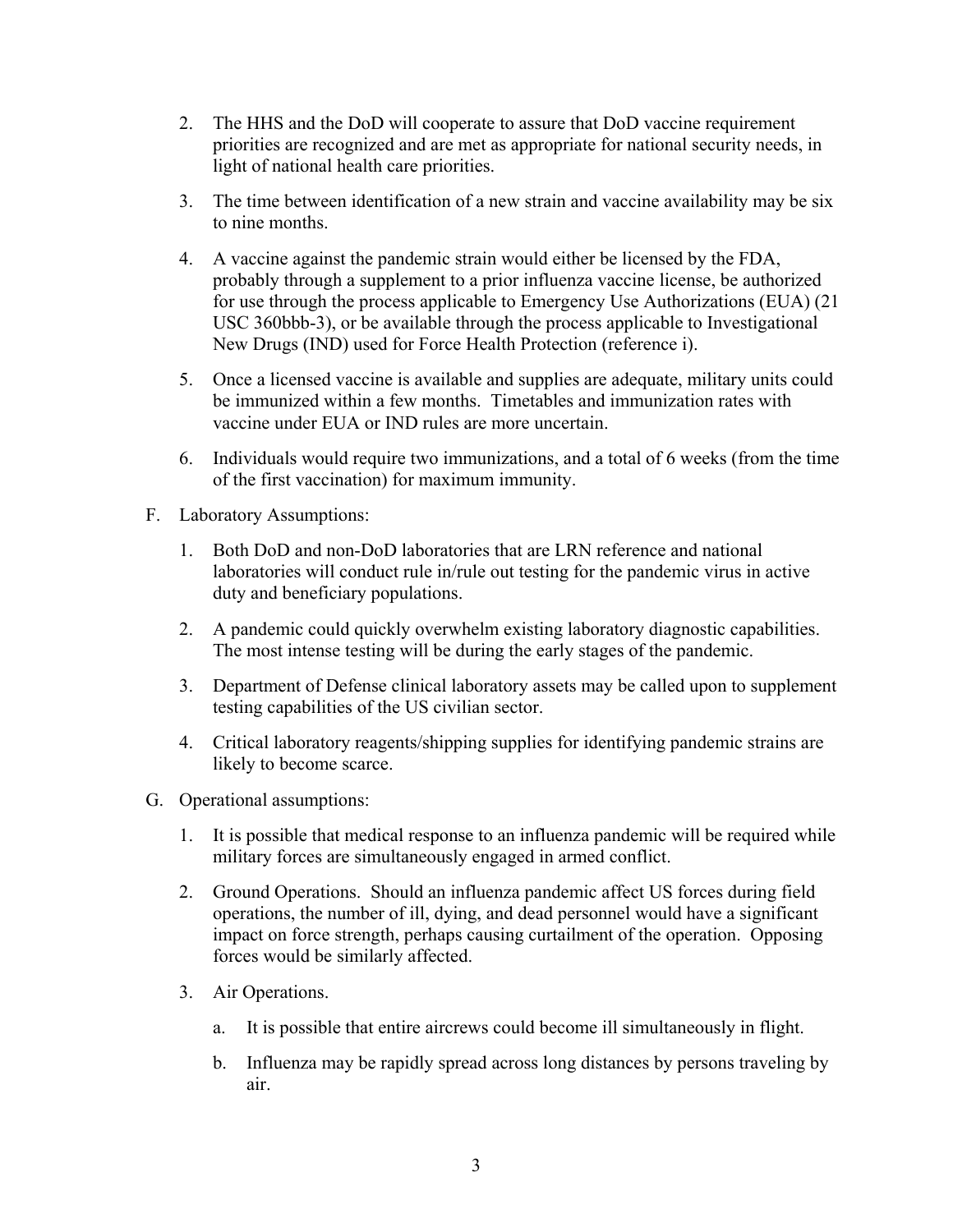- c. Curtailing passenger air transportation completely might temporarily delay movement of influenza from one region to another, but the disease would probably arrive eventually.
- d. Restriction of movement between affected and unaffected areas may be helpful. Civilian air transportation may be seriously affected in a worldwide pandemic resulting in inability to move people and supplies, including emergency medical supplies.
- e. In most instances, it would be best not to utilize air evacuation to transport patients with pandemic influenza (PI). However, if the patient must be moved, infection control procedures must be utilized in accordance with reference o.
- 4. Sea Operations. Influenza pandemic outbreaks on shipboard are likely to spread with great efficiency. Consequently, a large proportion of crews are likely to be ill simultaneously. Onboard medical facilities will be quickly overwhelmed.

VI. Legal Considerations.

- A. CONUS installation commanders are authorized to implement emergency health powers on their installations in order to protect military personnel and property (reference j). These special powers include restriction of movement and use of disease containment strategies (isolation, quarantine, social distancing) as well as medical evaluation and treatment. In exercising emergency health powers, installation commanders should obtain advice from their installation's Medical Treatment Facility Commander, Public Health Emergency Officer (PHEO), and legal staff.
- B. Installation commanders at OCONUS locations will be restricted in implementation of Emergency Health Powers by Host Nation law and applicable international agreements. This may affect any movement of host nation assets.

VII. Execution.

- A. Operational priorities. Other than for categories 1 and 2 below, actual priorities for use of limited supplies of vaccine and antiviral drugs will be addressed based on emerging circumstances. In addition, priorities may change with the phase of the pandemic, both globally, as well as locally. Potential priority uses include:
	- 1. Maintaining the health and operational capability of the fighting force. This is accomplished through preventive methods and appropriate medical treatment.
		- a. Air Operations. If crews have not been immunized, then antiviral drugs should be considered, or, if not available, consideration should be given to canceling flights from heavily affected areas.
		- b. Sea Operations. Ships' crews should receive high priority for early immunization with newly manufactured influenza vaccine and should be considered for use of antiviral drugs. If operationally feasible, ships that are spared outbreaks during a pandemic should consider remaining at sea or seek alternative ports until the on-shore epidemic as subsided.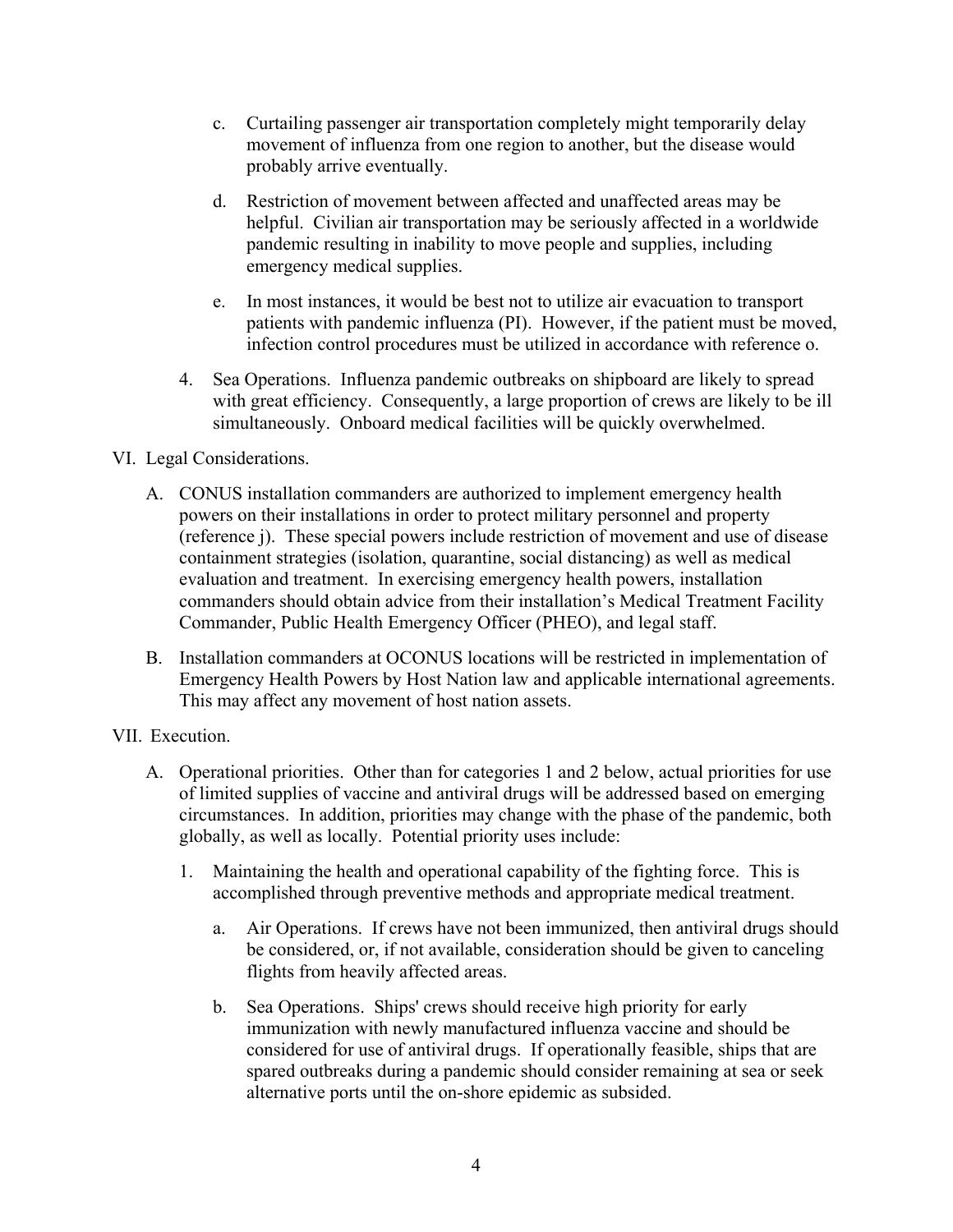- c. Combat Operations. Personnel involved in combat or assigned to alert status should be given high priority for vaccination and use of antiviral drugs considering the devastating effect that an outbreak of PI could have on the combat mission.
- 2. Maintaining medical capabilities through surging to meet excess demand and by preventing and promptly treating illness among healthcare providers and supporting personnel.
- 3. Preventing death and disease in the beneficiary population. This priority includes treating those who become sick.
- 4. Treating allied forces with whom we are deployed. To the extent possible, US forces should provide necessary vaccine and/or antiviral drugs to allied forces engaged in coalition operations if these medications are not available from their own countries. This assistance would not only assist mission accomplishment, but also provide herd immunity to protect our fighting forces working alongside allied forces.
- 5. Assisting the military of host nations where US forces are assigned.
- 6. Assisting civil authorities in efforts to minimize the impact of a pandemic.
- 7. Assisting in humanitarian assistance and disaster relief operations.
- B. Concept of Pandemic Progression. An influenza pandemic is expected to evolve in six phases. These phases have been specified by HHS and WHO (references l, s). The predominant pandemic phase and associated tasks may vary by location. Notification of movement through the pandemic phases will be as follows: The Secretary, HHS, will notify the Secretary of Defense and the Assistant Secretary of Defense for Health Affairs who will in turn notify the Joint Staff and the Surgeons General. Commanders will be informed via command channels, augmented by reports in the news media. A brief definition of the phases follows.
- C. Tasks. For each pandemic phase, certain tasks should be undertaken within DoD and its subordinate entities. However, because of variable distances of DoD installations from outbreaks, not all tasks will be accomplished simultaneously in each location.
	- 1. WHO Phase 1: (Interpandemic Period) No new influenza virus subtypes have been detected in humans, although a subtype that has caused human infection may be present in animals. The risk of human infection is considered to be low. Ongoing seasonal influenza activity is dealt with by existing organized systems of surveillance, vaccine production and standard public health practices.
		- a. The Office of the Secretary of Defense:
			- (1) Provides guidance in pandemic planning.
			- (2) Provides policy guidance for prioritization of limited resources such as antiviral medicines (reference e) and vaccines.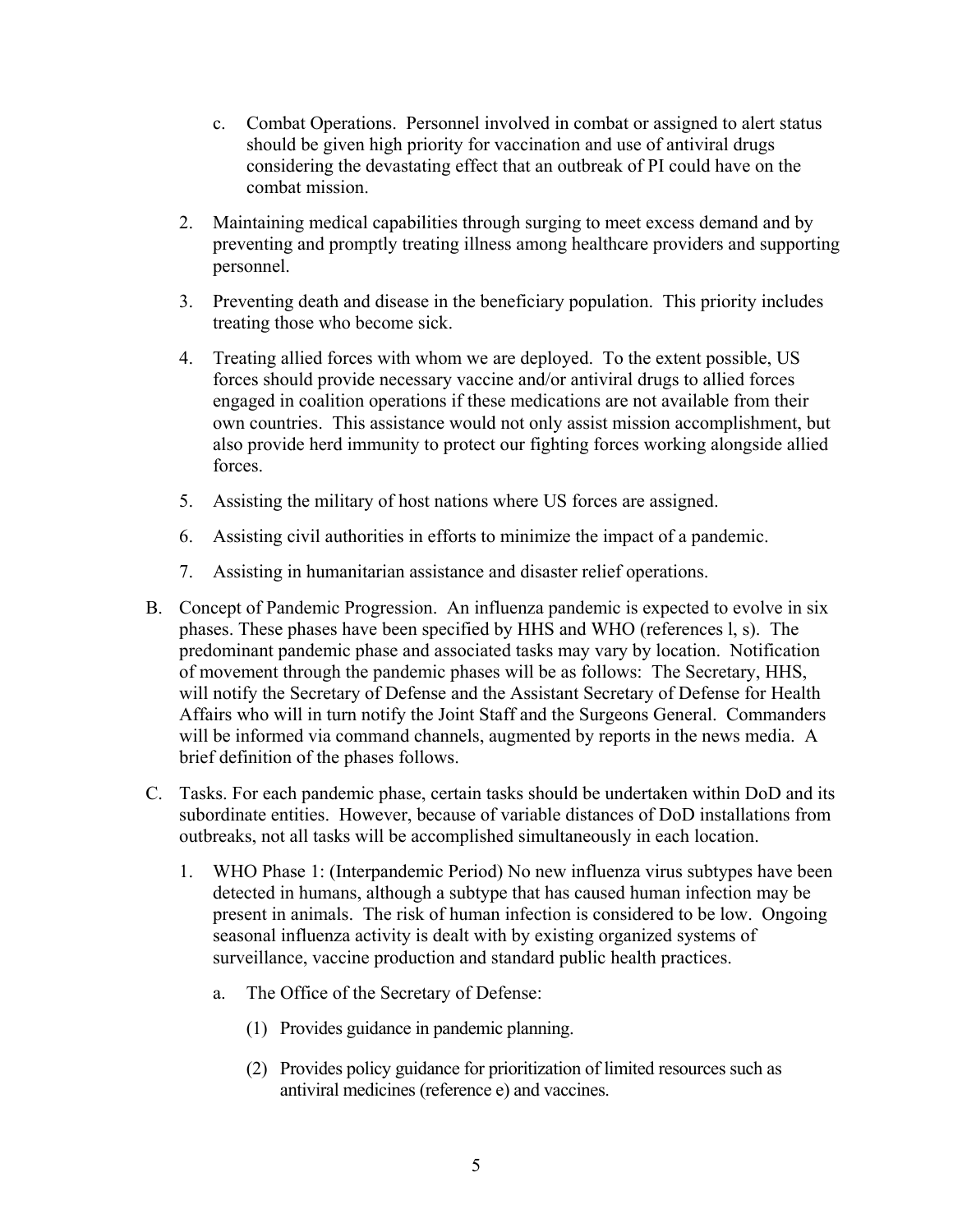- (3) Coordinates with the World Health Organization, HHS, allies, coalition members, and other Federal agencies in developing pandemic response guidance.
- (4) Ensures interoperability with the interagency Joint Operations Center, as established by the lead federal agency (HHS), and ensures communications with all Federal agencies are sufficient to accomplish the mission.
- b. The Joint Staff:
	- (1) Provides planning guidance and direction to Combatant Commands
	- (2) Ensures COCOMs develop medical contingency response plans to an influenza pandemic outbreak. Include plans for force health protection, defense support of civilian authorities, and support to humanitarian assistance and disaster relief operations.
- c. The Military Departments:
	- (1) Develop contingency medical response plans to an influenza pandemic outbreak. Include plans for force health protection, conduct of epidemiological investigations, defense support of civilian authorities, and support to humanitarian assistance and disaster relief operations.
	- (2) Maintain rosters of service epidemiologists and other public health personnel trained to conduct epidemiological investigations.
- d. Installation commanders:
	- (1) Designate a PHEO (reference j). The PHEO is the Medical Treatment Facility Commander, or senior clinician with experience and training in functions essential to effective public health emergency management (reference i).
	- (2) Develop an installation influenza pandemic plan. At a minimum include in the plan: timing, and implementation of emergency health powers, medical care, alternate medical facilities, quarantine, risk communication, prioritization of vaccine and antiviral drugs, coordination/support from and to local communities and host nations, coordination with appropriate personnel for chaplain services, and mortuary affairs.
- e. MTF commanders:
	- (1) Develop the medical portion of the installation pandemic plan. Coordinate plan with their Service, Combatant Command Surgeon, local and state health departments, and if appropriate, Host Nation ministries of health. At a minimum, the plans should include the following issues:
		- (a) Inpatient Bed Surge Capacity. Demand for inpatient care is anticipated to increase at least 25% during a pandemic. Conversion of buildings outside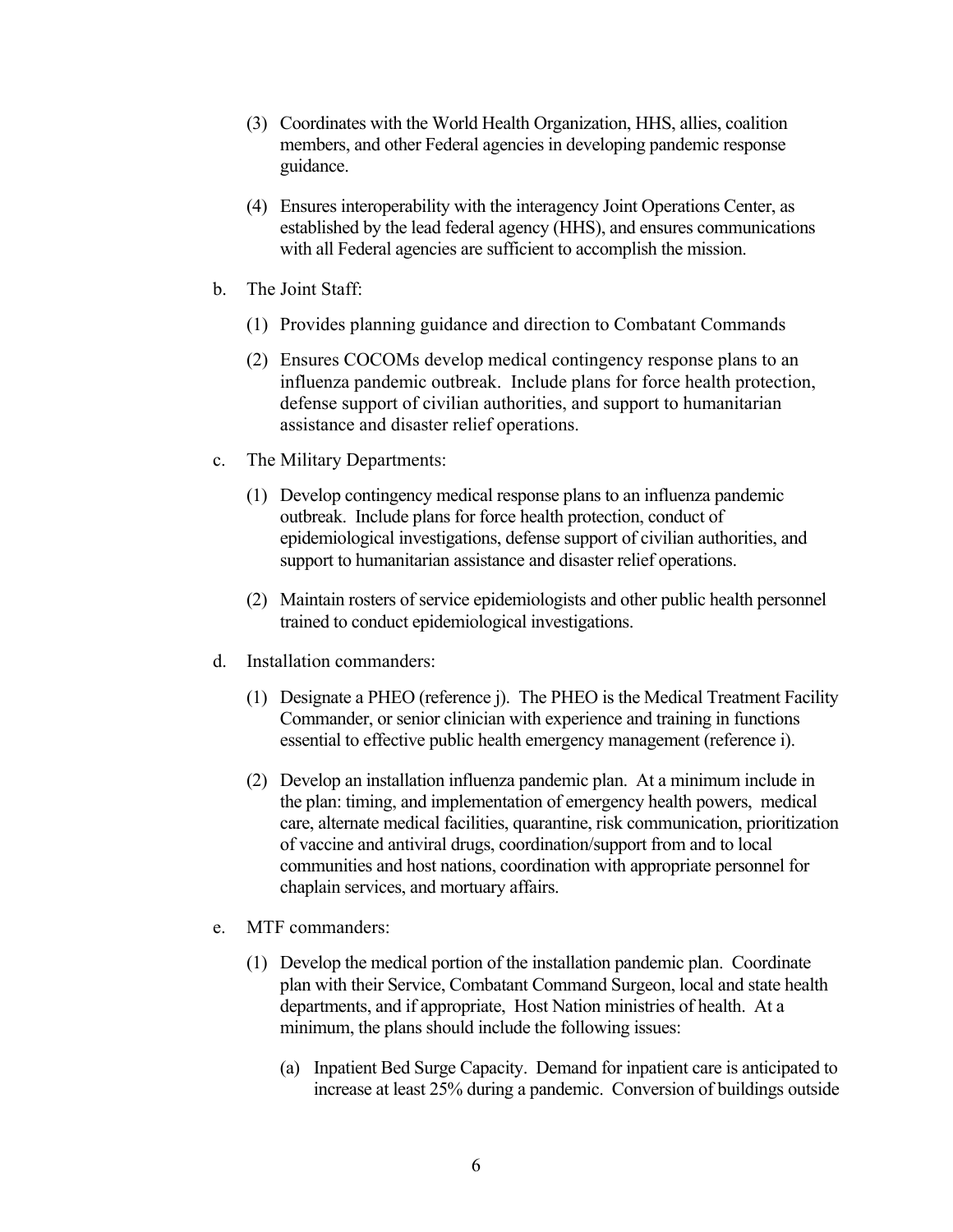of hospitals, such as schools and churches, may be required to augment the hospital facility. This will require support from installation commanders.

- (b) Staffing needs. Provision should be made to augment staff or to accomplish emergency training for volunteers. If healthcare staffing is augmented through cross training, privileging will need to be addressed. JACHO has tenets for emergency privileging. All staff members need to be trained in protocols once a pandemic begins.
- (c) Occupational Health Program. Laboratory and healthcare workers will need to be monitored continuously for signs of infection, and removed from the workplace, if symptomatic, until influenza or other contagious disease is ruled out. Employees at increased risk may need to be removed from patient care, or to provide care for low risk patients without infectious disease. Depending on availability of supplies, health care personnel should be immunized (appendix 4) and provided antiviral prophylaxis.
- (d) Durable medical equipment, medical supplies, and medications.
	- i Planning should include additional supplies of personal protective equipment, ventilators, antibiotics to treat secondary pneumonia, and other necessary equipment to meet anticipated surge capacity.
	- ii Pandemic Influenza Vaccine. If available, the DoD will supply installations with vaccine for designated military personnel, medical personnel, and high-risk individuals according to a schedule of priorities listed in appendix 4. Military Treatment Facilities (MTFs) will obtain vaccine for other beneficiaries through their usual MHS logistics mechanism or the local or state health department.
	- iii Antiviral Drugs. Similarly, the DoD will supply some antivirals to MTFs for use according to DoD policy, both for prophylaxis and treatment (reference e). Military Treatment Facilities will go through usual MHS logistics channels or through the health department to access the Strategic National Stockpile established by the HHS to obtain antiviral medications for civilian beneficiaries.
- (e) Public Health Education. Effective risk communication will be an integral component of an effective response. Messages should be predrafted for each pandemic stage and varying disease scenarios, using multiple formats. These should include basic information regarding the disease and progression, and the rationale for movement restriction and use of snow days. Education materials should include discussion of emotions in themselves, colleagues and families (to include children) during a pandemic, and the availability of support services, including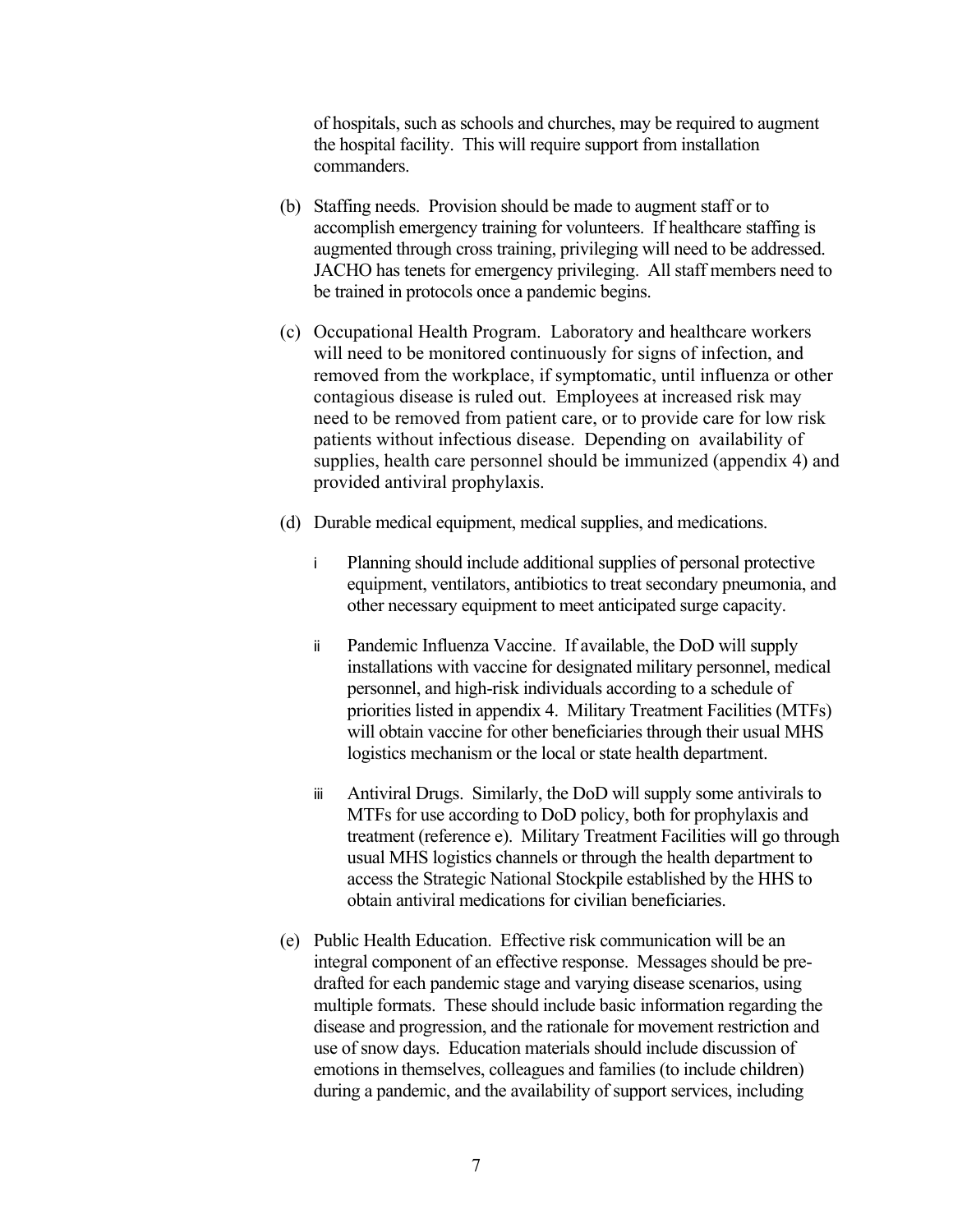mental health and chaplains' services. These materials should also include information regarding family and unit communication plans. Public affairs should assist with message writing and take the lead in dissemination.

- (f) Fever Triage Clinics/Influenza hotlines. These should be used during a pandemic to try to separate well patients from sick patients in order to decrease the spread of infection in the community.
- (g) Mental Health Services. The senior medical officer should integrate installation mental health assets with community-based and nongovernmental organizations who have expertise in, and the resources for, psychosocial support services and training.
- (h) Use of laboratory assets. As stated in assumptions, it is likely that laboratory assets will not be adequate to meet demand. The plan should include a prioritization of these resources according to DoD clinical guidelines (appendix 1). Before the start of the pandemic, DoD laboratory testing will focus on seasonal influenza surveillance, detection of novel influenza strains, and preparedness planning for a pandemic.
- (i) Patient tracking mechanisms. Patient tracking for all patients, whether inpatients, outpatients, or telephone triaged patients should be planned. Civilian and Host Nation medical care of beneficiaries should also be reported.
- (2) Continue to support seasonal surveillance for influenza-like illnesses. MTF commanders will support the DoD Flu Surveillance Program with sentinel site lab-based specimen collection where biological specimens are obtained for respiratory viral isolation and typing. Laboratory-based enhanced surveillance should be done by non-sentinel sites when significant elevations of influenzalike-illness are observed, and after consultation with Service Health Surveillance Centers using DoD or other LRN labs. The Electronic Surveillance System for the Early Notification of Community-based Epidemics (ESSENCE) is used for routine monitoring of syndromic diseases seen in MTFs. Service-specific guidance and the Reportable Medical Events (RME) Guidelines should also be used for to report confirmed PI cases (reference q). Deployed medical units should report in accordance with Joint Task Force (JTF) requirements. The JTF may choose to augment established DNBI and RME reporting.
- f. Public Health Emergency Officers:
	- (1) Aid the installation commander and the tenant commanding officers in development of the installation pandemic influenza plan, including:
		- (a) Ascertaining existence of cases suggesting a public health emergency.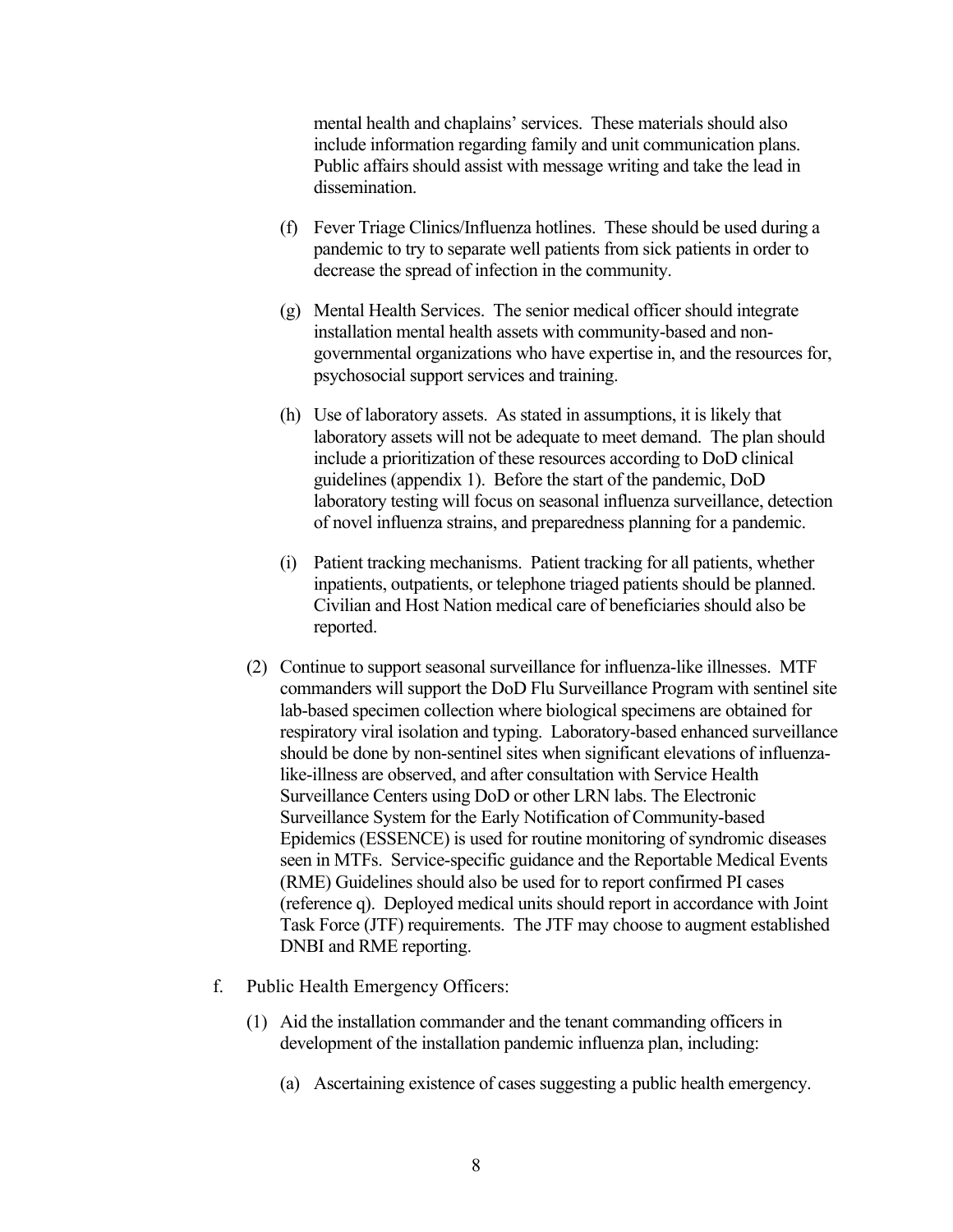- (b) Recommending implementation of proper control measures.
- (c) Advising MTF commander, installation, and tenant commanders on medical aspects in declaration of public health emergency
- (d) Maintaining functional relationships with State/local health authorities, and Joint Regional Medical Planners.
- (e) Coordinating appropriate risk communication efforts with public affairs offices
- (2) Assume a central role in disease notification and pandemic planning, coordinating with local and state public health departments and the Centers for Disease Control and Prevention (CDC) to ensure a coordinated medical response by the installation, and its civilian community.
- 2. WHO Phase 2: (Interpandemic Period). No new influenza virus subtypes have been detected in humans, but a circulating animal influenza virus subtype poses a substantial risk of human disease. DoD surveillance measures are increased.
	- a. Joint Staff ensures Combatant Commands:
		- (1) Review their plans and the plans of their subordinate organizations.
		- (2) Review Host Nation support agreements, and if necessary, augment Host Nation surveillance and containment capabilities. Arrange for Host Nation support to deployed US personnel, if necessary.
	- b. Military Departments review their own plans and the plans of their subordinate organizations.
	- c. Installation Commanders:
		- (1) Exercise pandemic plans, including mass immunization plans and containment strategies.
		- (2) Develop training programs to improve performance in exercises.
		- (3) Work with tenant commanders to ensure unit readiness at the lowest level.
	- d. MTF Commanders work with the PHEO to increase surveillance activities and contact with civilian public health surveillance systems as appropriate.
- 3. WHO Phase 3: (Pandemic Alert Period). Human infections(s) with a new subtype occur, but without human-to-human spread, or at most, rare instances of spread to a close contact.
	- a. DoD, Joint Staff, and Combat Commands review all tasks corresponding to WHO Phases 1-2, and accomplish any that have not been completed.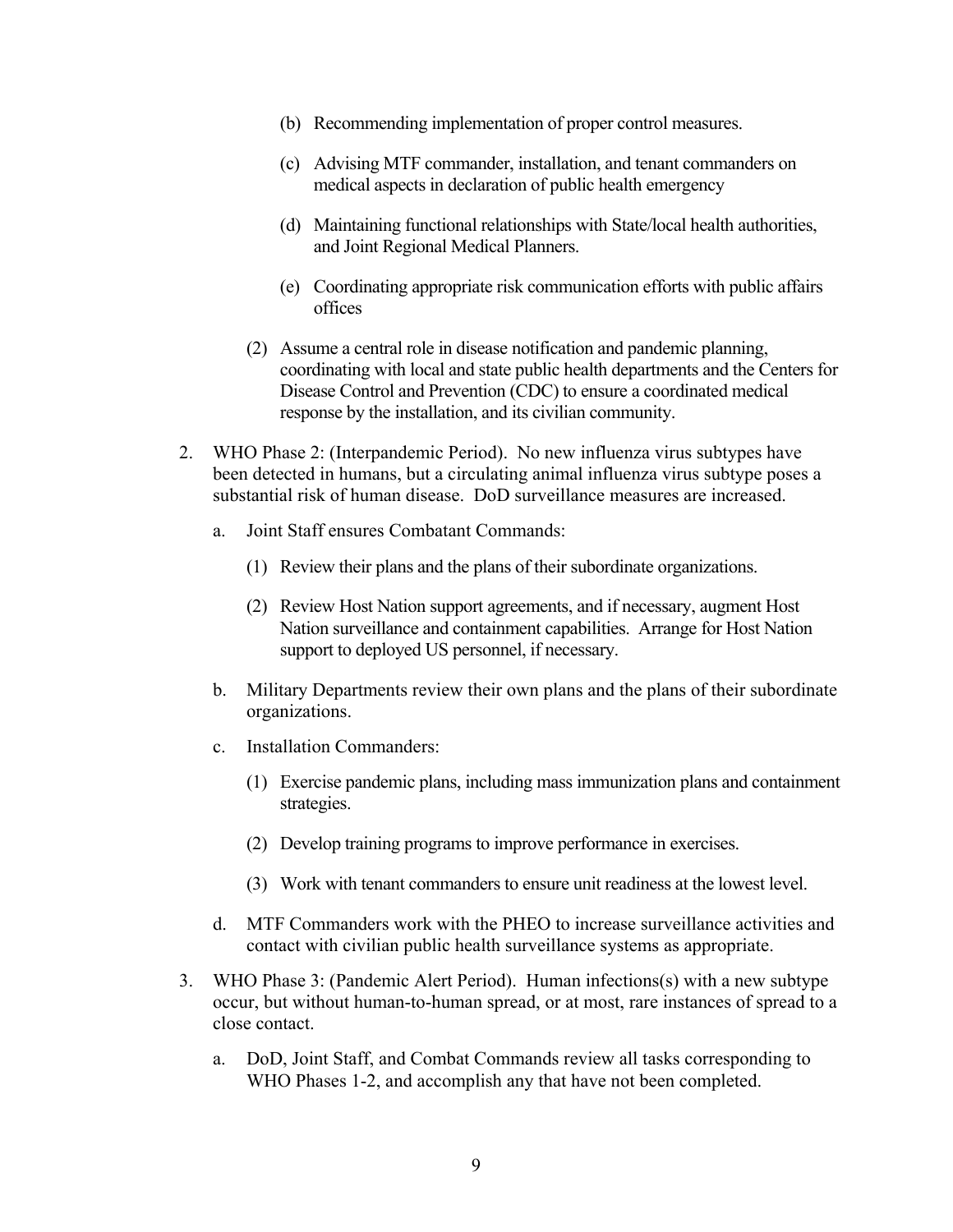- b. Military Departments:
	- (1) Review all tasks corresponding to WHO Phases 1-2, and accomplish any that have not been completed.
	- (2) Ensure that MTFs accomplish any training necessary for health care providers. At a minimum, ensure that medical personnel receive the training delineated in the MTF Commander responsibility section below.
- c. Installation Commanders:
	- (1) Review all tasks corresponding to WHO Phases 1-2, and accomplish any that have not been completed.
	- (2) Schedule, conduct, and evaluate training to meet requirements of this document, as well as their own pandemic plans.
	- (3) Exercise and prepare to implement containment measures.
- d. MTF Commanders:
	- (1) Develop medical response capability, prepare to treat influenza patients, and prepare for surge capability as delineated in the installation plan.
	- (2) Establish stockpiles of personal protective equipment, medical supplies, food, fuel, laboratory shipping materials, and medications, as available.
	- (3) Identify sources for additional medical supplies.
	- (4) Assign, train, and exercise epidemic, immunization, medical treatment, and all other contingency response teams.
	- (5) Exercise triage clinics, phone centers, and home health medical teams to provide support within the community.
	- (6) Exercise surge capability by using volunteers and professionals from the community or outside the area.
	- (7) At a minimum, train staff on:
		- (a) Clinical diagnosis/detection of Pandemic Influenza (PI).
		- (b) Clinical guidelines for treatment of PI, including immunization, timing and use of antivirals and other medications, timing of hospitalization, and prevention of transmission.
		- (c) Policies and procedures for performing laboratory diagnostic tests on patients with suspected PI, including safe handling of laboratory specimens from patients with PI.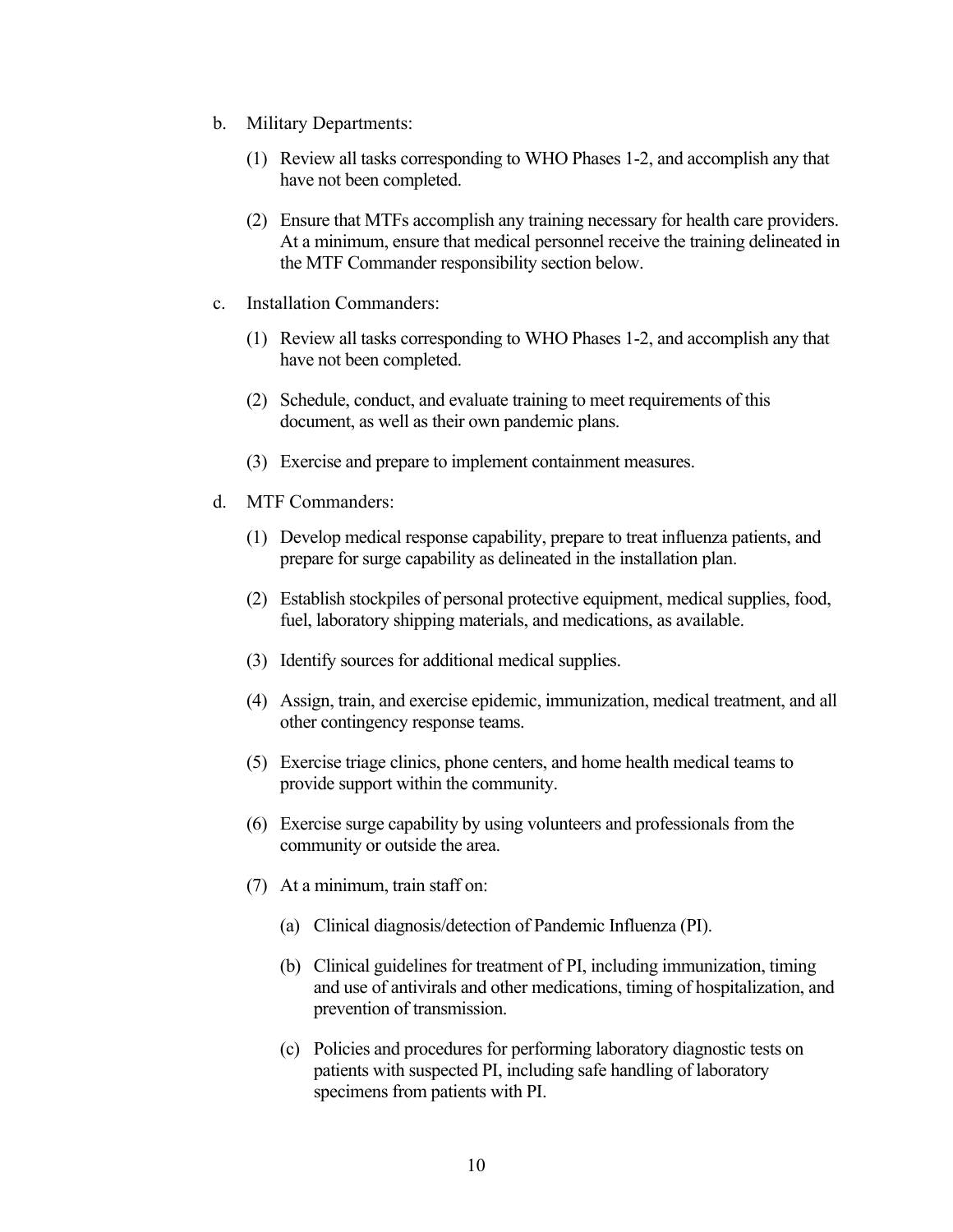- (d) Infection control for PI patients admitted to the hospital or seen in the clinic.
- (8) Enroll staff (according to MTF pandemic plan) in an ongoing occupational health-screening program, and monitor laboratory and medical personnel for influenza-like-illnesses during the Pandemic Phase, and treat as necessary (see appendix 1 on Clinical Guidelines).
- (9) Appoint Vaccination Site Coordinators, and prepare for staff to conduct rapid, mass immunization against PI at other than hospital or clinic locations.
- (10) Continue and refine medical surveillance for influenza-like-illnesses (febrile, upper respiratory), and report cases of influenza-like-illness via the reportable medical event (RME) process. Exercise plans for increased laboratory-based surveillance during an outbreak and for telephonic reporting of suspected cases via hotlines.
- (11) Exercise plans for increased medical surveillance during an outbreak, particularly laboratory-based surveillance, and ensure that all laboratory reporting mechanisms are in place.
- 4. WHO Phase 4: (Pandemic Alert Period). Small clusters with limited human-tohuman transmission occur, but spread is highly localized, suggesting that the virus is not well adapted to humans.
	- a. DoD, Joint Staff, Combat Commands, and Military Departments review all tasks from WHO Phases 1-3, and accomplish any that have not been completed.
	- b. Installation Commanders, with advice from the MTF Commanders and Public Health Emergency Officers (PHEOs):
		- (1) Review all tasks from WHO Phases 1-3, and accomplish any that have not been completed.
		- (2) Ensure that tenant commands are implementing their influenza control plans in accordance with the installation plan.
		- (3) Continue medical surveillance as in Phases 1-3, and consider increased surveillance activities, including screening (surveys, checking vital signs, and further evaluation of those with suspicious signs/symptoms) of individuals arriving from affected locations.
		- (4) Consider institution of disease containment strategies. Emergency Health Powers can be used to protect military personnel and property (reference e).
		- (5) Consider restrictions for non-essential travel to affected areas.
		- (6) Consider other community containment measures listed in appendix 3.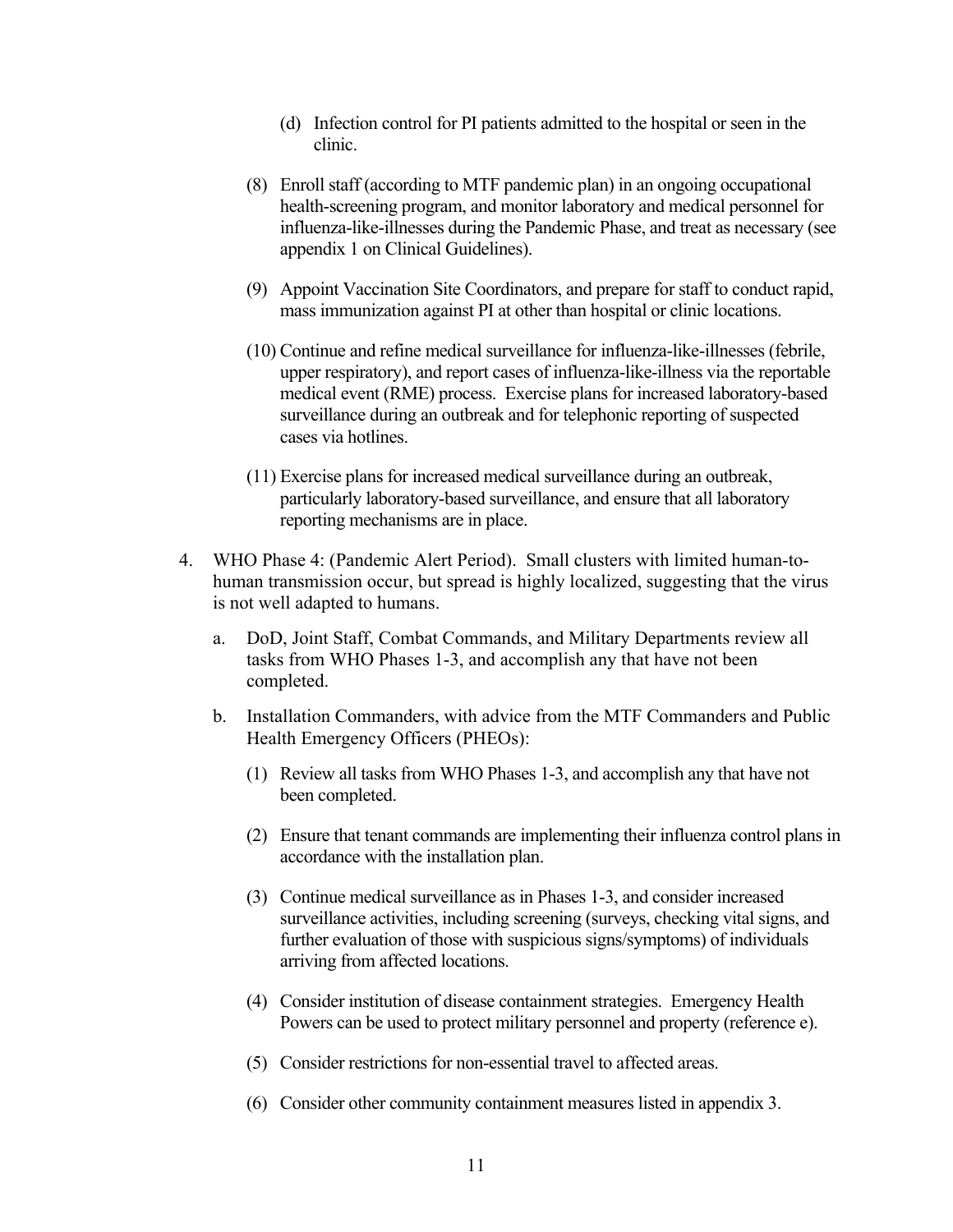- (7) Implement risk communication plan.
- c. MTF Commanders, with advice from the PHEO, increase active surveillance and ESSENCE monitoring to 7 days a week if cases have been identified within 100 miles of the installation.
- 5. WHO Phase 5: (Pandemic Alert Period). Larger cluster(s) occur, but human-tohuman spread is still localized, and the virus is becoming better adapted to humans but not yet fully transmissible.
	- a. DoD, Joint Staff, Combat Commands, and Military Departments prepare for release of stockpiles. Release of vaccine and antiviral medication will be at the direction of the ASD (HA).
	- b. Installation Commanders, with advice from the MTF Commanders and PHEOs:
		- (1) Continue medical surveillance as in Phases 1-4 and consider increased surveillance activities, including screening (surveys, checking vital signs, and further evaluation of those with suspicious signs/symptoms) of individuals arriving from affected locations.
		- (2) Ensure tenant commands are implementing their pandemic plans in accordance with the installation plan.
		- (3) Consider institution of disease containment strategies. Emergency Health Powers can be used to protect military personnel and property (reference j).
		- (4) Consider restrictions for non-essential travel to affected areas.
		- (5) Consider other community containment measures as listed in appendix 3.
		- (6) Begin immunization of personnel, if vaccine is available.
		- (7) Continue to execute risk communication plan.
	- c. MTF Commanders focus laboratories on detection of cases until the pandemic is underway. Increase active surveillance and ESSENCE monitoring to 7 days a week.
- 6. WHO Phase 6: (Pandemic Period). A pandemic is confirmed with increased and sustained transmission in the general population.
	- a. The Secretary of Defense:
		- (1) Authorizes DoD forces to provide civil support (reference h) and support of emergency functions of the National Response Plan (reference m).
		- (2) Relying on competent public health advice, may consider curtailment of air transportation to specific regions.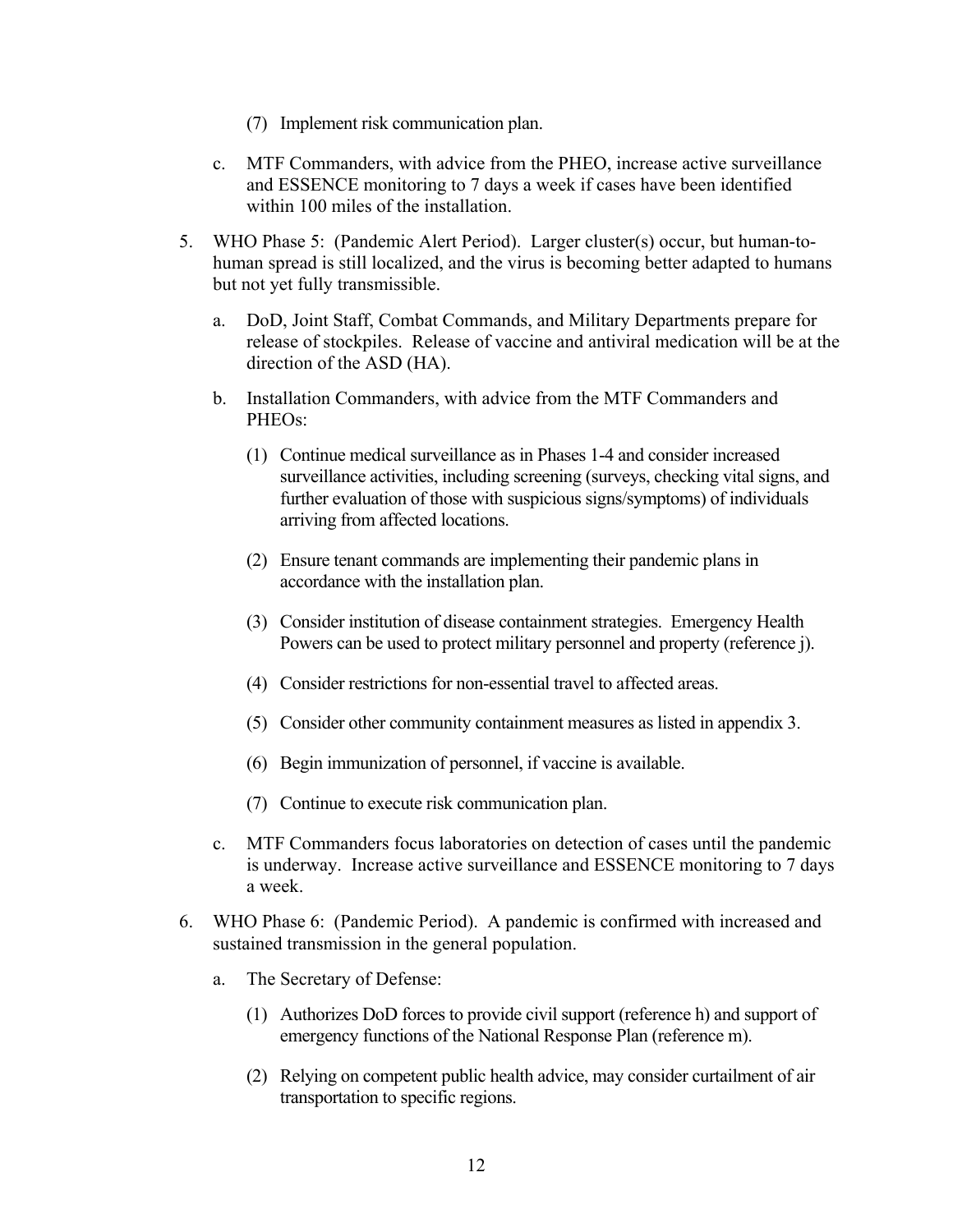- (3) Through the Office of the Assistant Secretary of Defense (Public Affairs), assists HHS to prepare news releases for the media. The HHS develops public-affairs guidance under the National Response Plan (reference m). The Assistant Secretary of Defense for Public Affairs is the point of contact for all media inquiries concerning DoD support. The interagency Joint Information Center, using health risk communication principles, will provide information to the media.
- b. The ASD(HA):
	- (1) Authorizes the Defense Logistics Agency to release stockpiles in accordance with reference e.
	- (2) Directs overall distribution of stockpiles.
- c. The Joint Staff:
	- (1) Executes distribution of stockpiles to Combatant Commands.
	- (2) Arbitrates conflicts among Combatant Commands if concerns arise about equitable distribution of supplies.
	- (3) Provides instructions to implement available medical and non-medical countermeasures.
	- (4) Receive reports from COCOMs in accordance with paragraph (5)(c) below and provide copies to ASD (HA).
	- (5) Ensure Combatant Commands:
		- (a) Distribute vaccine and antiviral medications to MTFs using DoD prioritization guidelines (appendix 4 and reference e).
		- (b) Receive reports of influenza cases and coordinate logistical efforts.
		- (c) Provide summary PI status reports to the Joint Staff on a daily basis starting with the first report from the installations. Continue to report until there have been no cases in the Area of Responsibility for 10 days or until otherwise directed. Report the actual percentage of personnel unable to work. Categories for reporting are as follows:
			- i No impact Less than 5% of government employees/contract support are not able to work.
			- ii Minimal Impact At least 5% and less than 15% of government employees/contract support are not able to work.
			- iii Moderate Impact At least 15% and less than 30% of government employees/contract support are not able to work.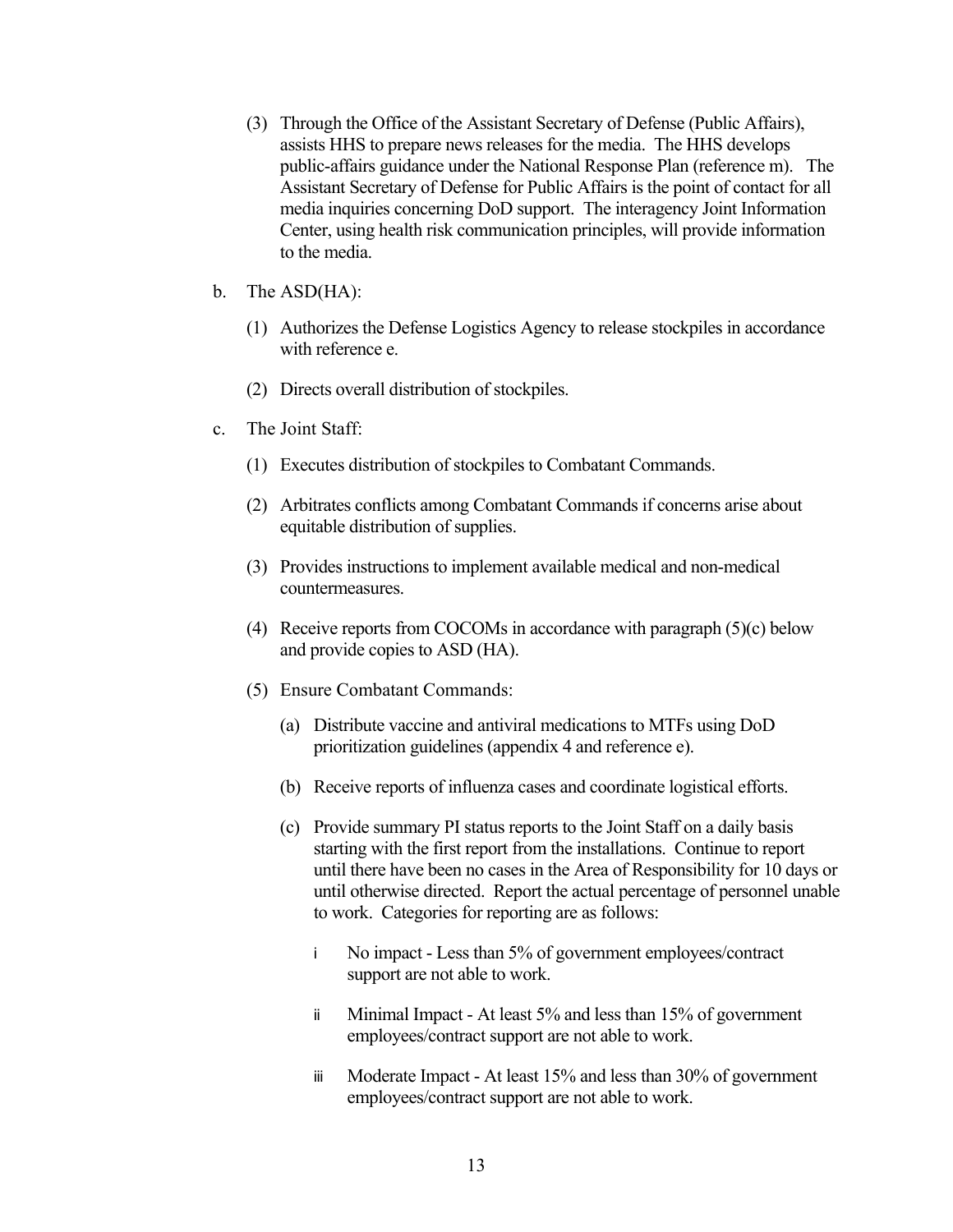- iv Severe Impact 30% or more of government employees/contract support are not able to work.
- (d) Have their COCOM Surgeon staff coordinate with influenza pandemic response staff at Host Nation ministries of health to synchronize information exchange for military chains of command.
- (e) Have their COCOM Surgeon staff coordinate communications with state, territorial, national, and international public health authorities.
- (f) Have their COCOM Surgeon staff coordinate activities of DoD influenza pandemic response teams.
- (g) May designate an influenza pandemic coordination cell consisting of medical, logistics, and subject matter experts, which will receive Service reports of influenza cases and provide advice for medical and logistical support. The cell will coordinate with the Office of the Assistant Secretary of Defense (Health Affairs), the Military Services, the CDC, the FDA, and other federal and non-federal agencies.
- d. Military Departments:
	- (1) Oversee distribution of stockpiles within respective Services.
	- (2) Prepare to quickly augment clinical staff of MTFs overwhelmed with influenza patients.
	- (3) Ensure that units and individuals not under COCOM control and not located on installations are undertaking appropriate actions.
- e. Installation Commanders:
	- (1) Evaluate their installations and units to determine the preparedness of medical surveillance for influenza cases on the installation.
	- (2) Perform ongoing assessment of impact on forces throughout the epidemic and provide Installation PI Status Reports as directed by the Combatant Command.
	- (3) Continue to execute the risk communication plan. Coordinate with civil authorities for effective use of military capabilities requested to support federal and civil response plans
	- (4) Coordinate with law-enforcement officials to provide security of DoD personnel and equipment.
	- (5) With advice of the PHEO, the Medical Commander and legal counsel, consider implementation of all post-outbreak control measures as described in appendix 3, including snow days, individual quarantine, alternate location fever clinics, cancellation of public events, and community quarantine.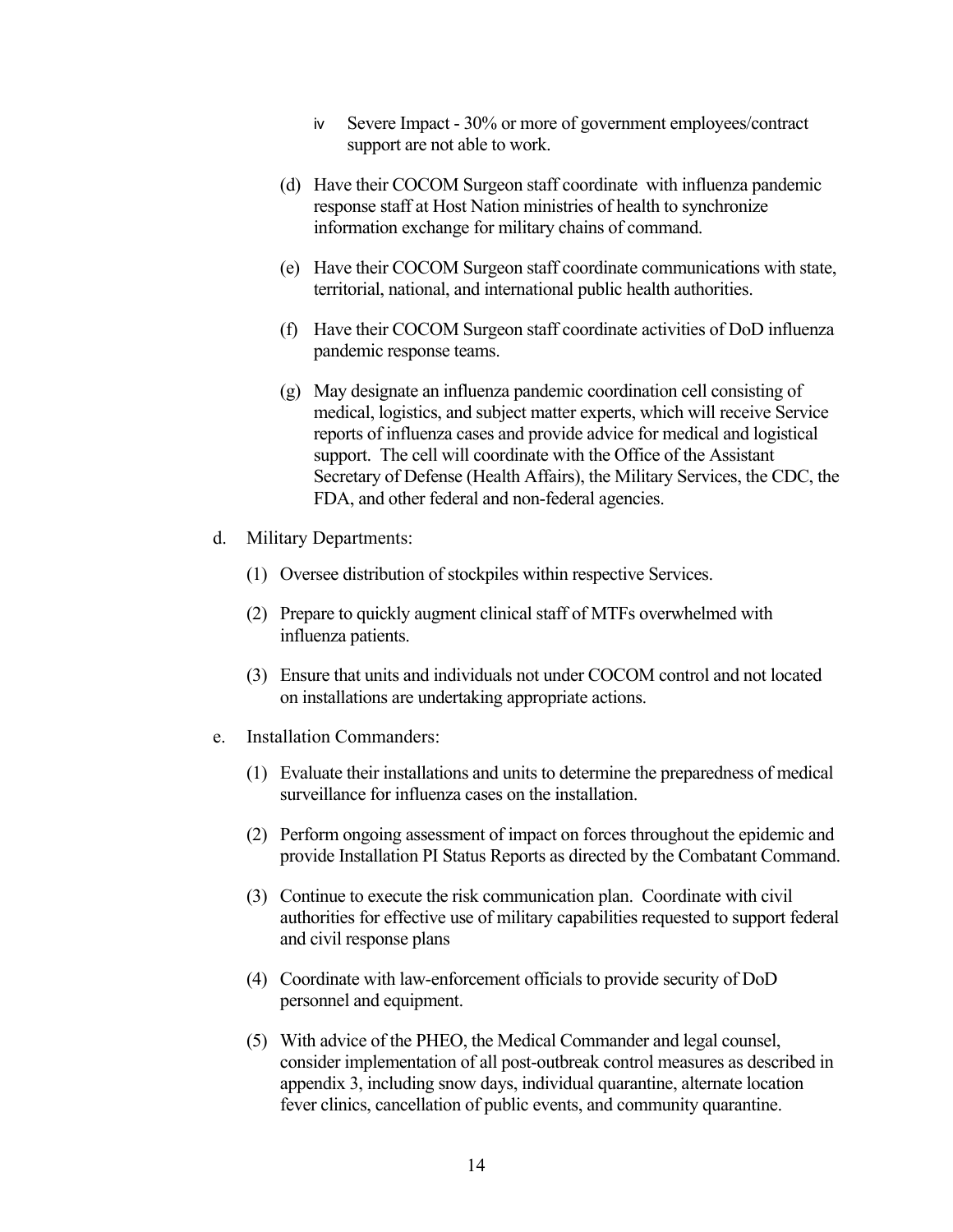- (6) Implement infection control measures for workplaces, community settings, and DoD installations. Persons at high risk for complications should avoid public gatherings. While wearing surgical masks in these settings is not recommended by CDC, it might be effective at reducing transmission and the risk of infection. Infection control in these settings should focus on keeping sick individuals at home while they are infectious, and promoting respiratory hygiene/cough etiquette and good hand hygiene. Participate in consequence management operations with Federal, state, territorial, and local agencies. Similarly participate in foreign consequence management operations with host nations when requested to do so and when the operational mission permits.
- f. MTF Commanders:
	- (1) Make final preparations to accommodate an increased workload, both in outpatient clinics and inpatient facilities, including establishment of Auxiliary Treatment Facilities.
	- (2) Ensure medical personnel are briefed/trained on clinical guidelines, including triage in emergency room and clinics, inpatient care, utilization of laboratory services, and limiting transmission of disease. Encourage hand washing and use of hand sanitizer gel for providers.
	- (3) Promptly identify suspected or confirmed cases or clusters of disease. Initially, focus MTF laboratories' efforts on detection of cases until the pandemic is underway. Once the pandemic has occurred, make presumptive diagnoses based upon clinical symptomatology.
	- (4) Provide care for influenza patients, and increased numbers of patients with secondary bacterial pneumonia.
	- (5) Initiate influenza hotline to facilitate screening of a large number of potentially infected people. Those who suspect that they have influenza, may call special influenza hotlines that can provide advice on staying home, reporting to an influenza clinic, or directly to the hospital. Implement home health care delivery as appropriate.
	- (6) Use containment measures (appendix 3), including:
		- (a) Infection Control Measures for MTFs. Infection control precautions may include a combination of standard and contact precautions, with droplet or airborne precautions, depending on transmissibility of the disease. Isolate infected patients from non-infected patients. Implement occupational health surveillance programs detect infected medical personnel.
		- (b) Infection Control Measures for ambulatory patients. These patients should limit contact with other persons in the home, as well as outside the home, for a period of five days after the onset of symptoms, except if medical care is necessary. Those persons with immune deficiencies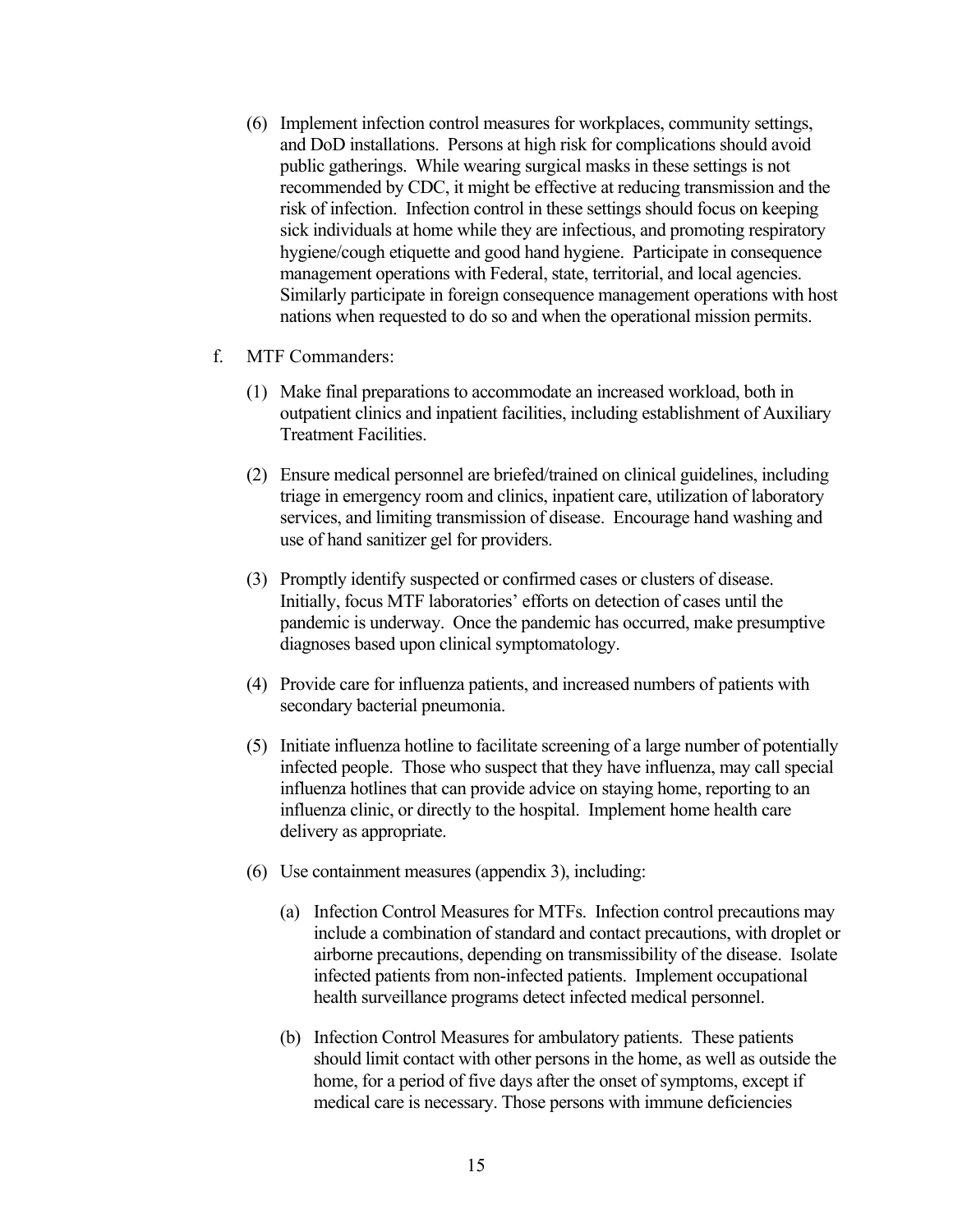should limit contact with others for a more extended time as determined by their health care provider. When it is necessary to interact with other persons, the patient should follow respiratory hygiene/cough etiquette procedures, with the use of a simple surgical mask, if available. All persons in the home should follow recommendations for good hand hygiene.

- (c) Contact tracing. Due to the period of contagiousness prior to the development of symptoms, and the short incubation period, this may be of limited usefulness with influenza. As the pandemic of influenza progresses, this becomes even less useful.
- (d) Immunize beneficiaries as vaccine becomes available. Use DoD (HA) guidance to prioritize beneficiaries until vaccine is available for all (appendix 4). If vaccine is not available, provide anti-influenza medications as available (reference e).
- (e) Targeted chemoprophylaxis with antivirals. Most likely, the supply of antivirals will be extremely limited. However, the use of chemoprophylaxis may be considered if consistent with the DoD Policy for Release of Antiviral (Tamiflu®) Stockpile During an Influenza Pandemic (reference e) and the Clinical Guidelines (appendix 1).
- (7) Medical unit reports. Report daily, starting from the first confirmed (or highly suspicious) case of pandemic influenza. Report through the installation chain of command to the Combat Commands, with informational copies to the Services, NLT 2400 Zulu each day, using proper classification in the report. Continue to report until there have been no cases on the installation for 10 days, or until otherwise directed by higher headquarters. Include confirmed and highly suspicious cases of PI, with the following information:
	- (a) Deaths from PI (new/cumulative numbers).
	- (b) Inpatients with PI (current/cumulative).
	- (c) Inpatient bed availability (total  $\#$  available/total  $\#$  of beds).
	- (d) Intensive care unit bed availability (total  $\#$  available/total  $\#$  of beds).
	- (e) Total number of patients presumptively diagnosed with PI (inpatient/outpatient/telephone triage), both new and cumulative in each category.
	- (f) Doses of vaccine available (# doses available/# doses required for population (assuming two doses per person)).
	- (g) Courses of antiviral medication available (# courses available/# of courses required for the population).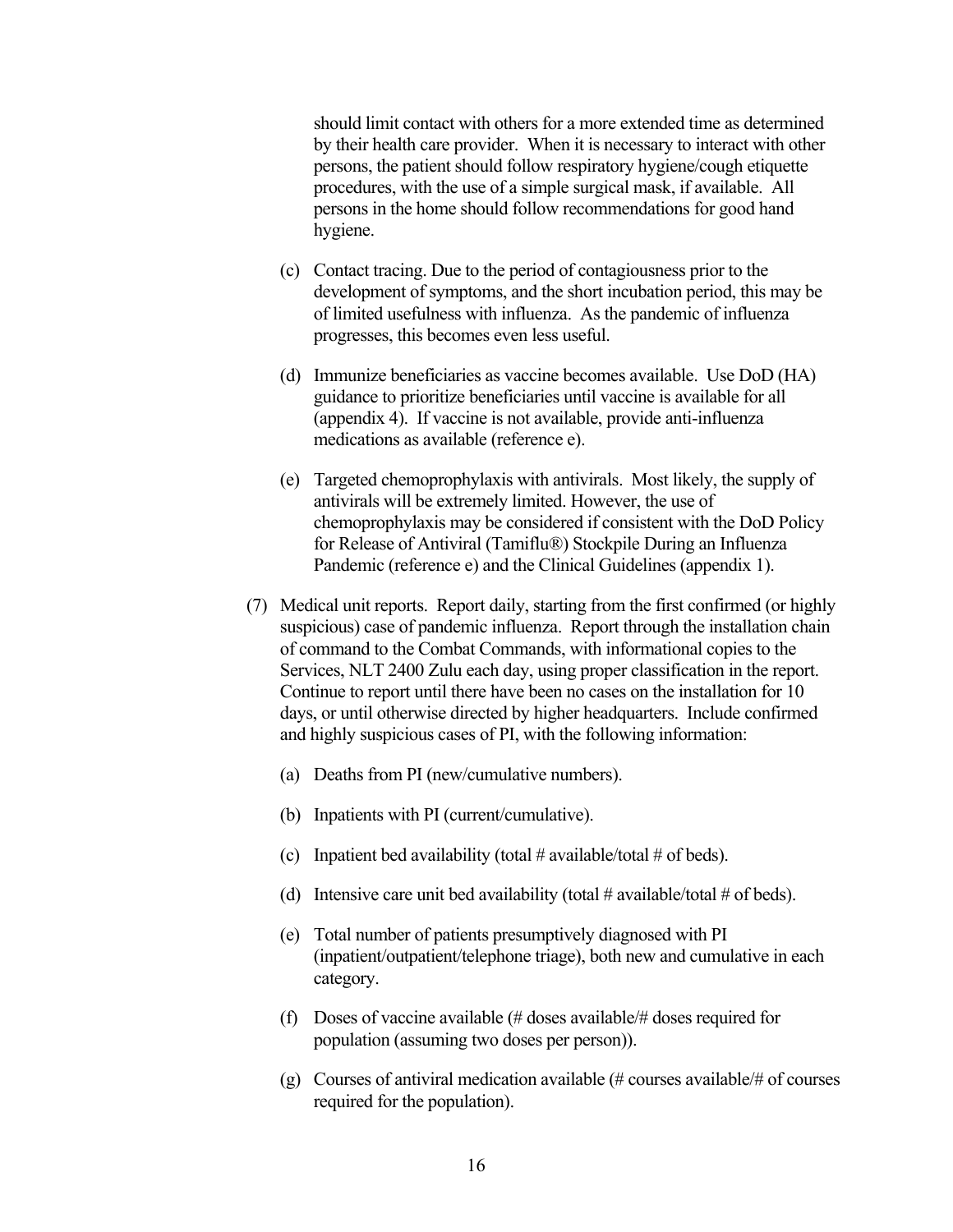- (h) Number of ventilators available (# available/total # of ventilators).
- (i) Other medical supplies in short supply.
- (j) Medical staff health status report categories and percentages as defined in this document (paragraph VII.C.6.c.(4)(c)).
- 7. WHO Pandemic has ended. This determination can be made when indices of influenza activity have reverted to pre-pandemic levels, and immunity to the novel virus strain is widespread in the population. At this time, after-action reports and lessons learned should be prepared at all levels as directed, and forward through the Combat Commands to be documented in the Joint Lessons Learned Databases.
- VIII. Logistics. The principal materiel requirements for an influenza pandemic include specially formulated influenza vaccine, antiviral drugs, ventilators, and personal protective equipment. The DoD will coordinate its purchases of antiviral drugs and influenza vaccine through the Defense Supply Center Philadelphia. Supplemental funds will have to be appropriated for this purpose. Considerable demand for ventilators is likely, especially in the event that the pandemic occurs before vaccine is available. Consideration should be given to stockpiling instead of "just-in-time" acquisition of adequate numbers of ventilators, antiviral drugs, and other medical supplies.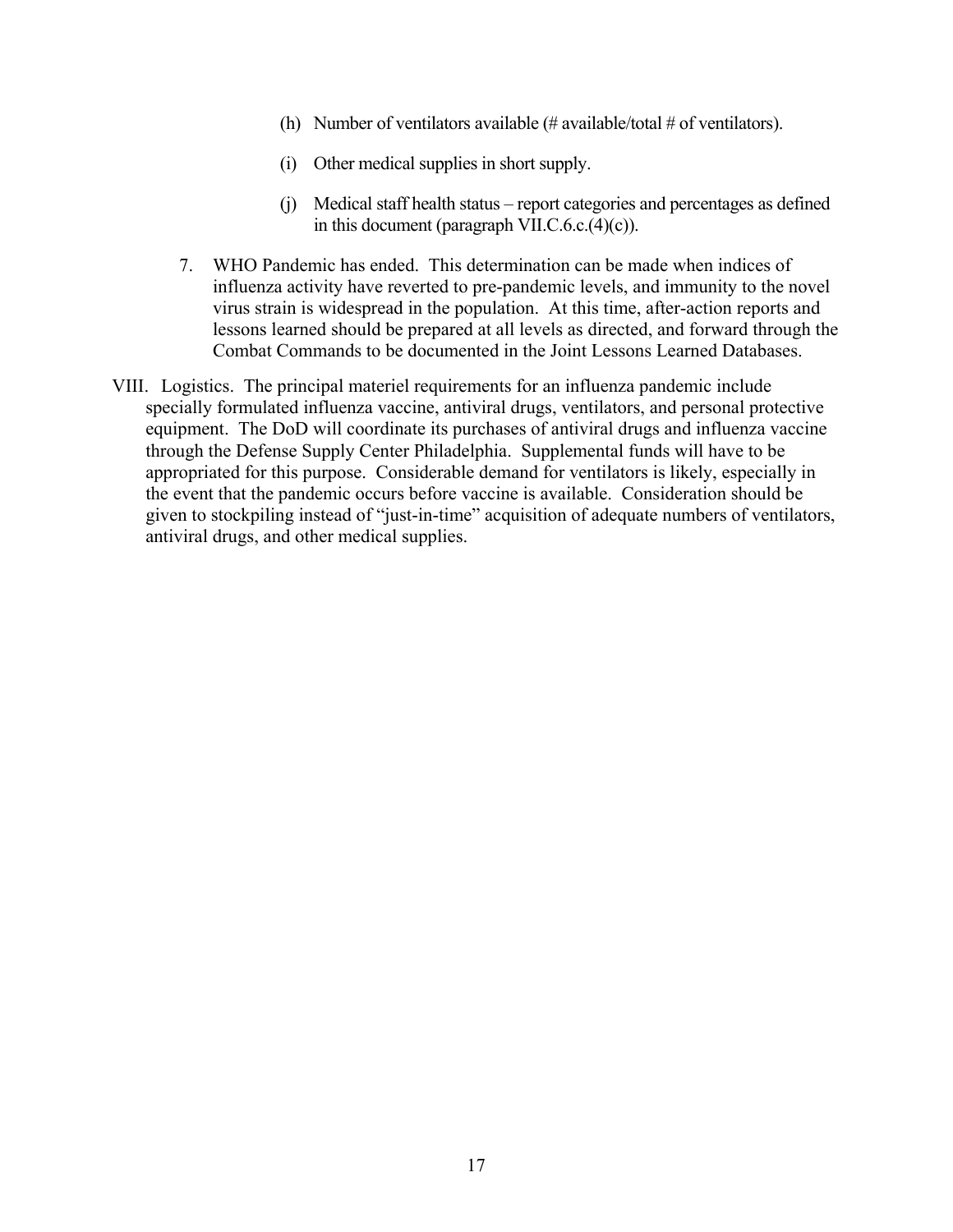# **Influenza Pandemic Preparation and Response Guidance APPENDIX 1: Pandemic Influenza Facts and Clinical Guidelines**

#### I. General background.

- A. Influenza A viruses infect many different animals including birds and mammals and can cross from one species to another. When this occurs, a new virus may develop, either through mutation of that single virus or mixing of individual viruses. The result can create a new influenza virus that is highly infective, capable of effective person-toperson transmission and able to cause a high proportion of deaths or serious illness in people. Pandemic influenza is an explosive global event in which populations worldwide are at risk. Previous pandemics have spread across the globe within months. With modern transportation the spread of disease will occur much faster. When such a pandemic virus strain emerges, 25% to 35% of the population could become ill with a substantial proportion dying. A more detailed discussion of influenza A viruses and pandemic influenza can be found in appendix B of references (http://www.hhs.gov/pandemicflu/plan/appendixb.html).
- B. Influenza usually spreads by inhalation of droplets released when an infected person coughs or sneezes. Recent experience in Southeast Asia suggests that infection can also occur after handling infected poultry. Symptoms found in recent cases of Avian Influenza begin with a febrile respiratory disease which progresses to severe disease in a high proportion of cases. Most have cough, difficulty breathing and diarrhea. Some have developed what appears to be a cytokine storm with multisystem involvement. Seasonal influenza symptoms begin one to four days after exposure however a conservative estimate of the incubation period for pandemic influenza is ten days. Infected individuals can pass the disease to others for one to two days before symptoms develop. Patients with seasonal influenza generally recover over a week to 10 days. Following the 1918 pandemic the recovery period for some individuals was measured in months.
- C. As epidemiologic and clinical data is obtained clinical and laboratory guidelines will be adjusted accordingly. To obtain the most current information regarding clinical and laboratory guidelines refer to the DoD Pandemic Influenza Watchboard: https://fhp.osd.mil/aiWatchboard/index.html.
- II. Pandemic Influenza Vaccine. Appendix 4 provides information regarding the pandemic influenza vaccine as does the MILVAX web site at http://www.vaccines.army.mil/default.aspx?cnt=disease/minidv&dID=57.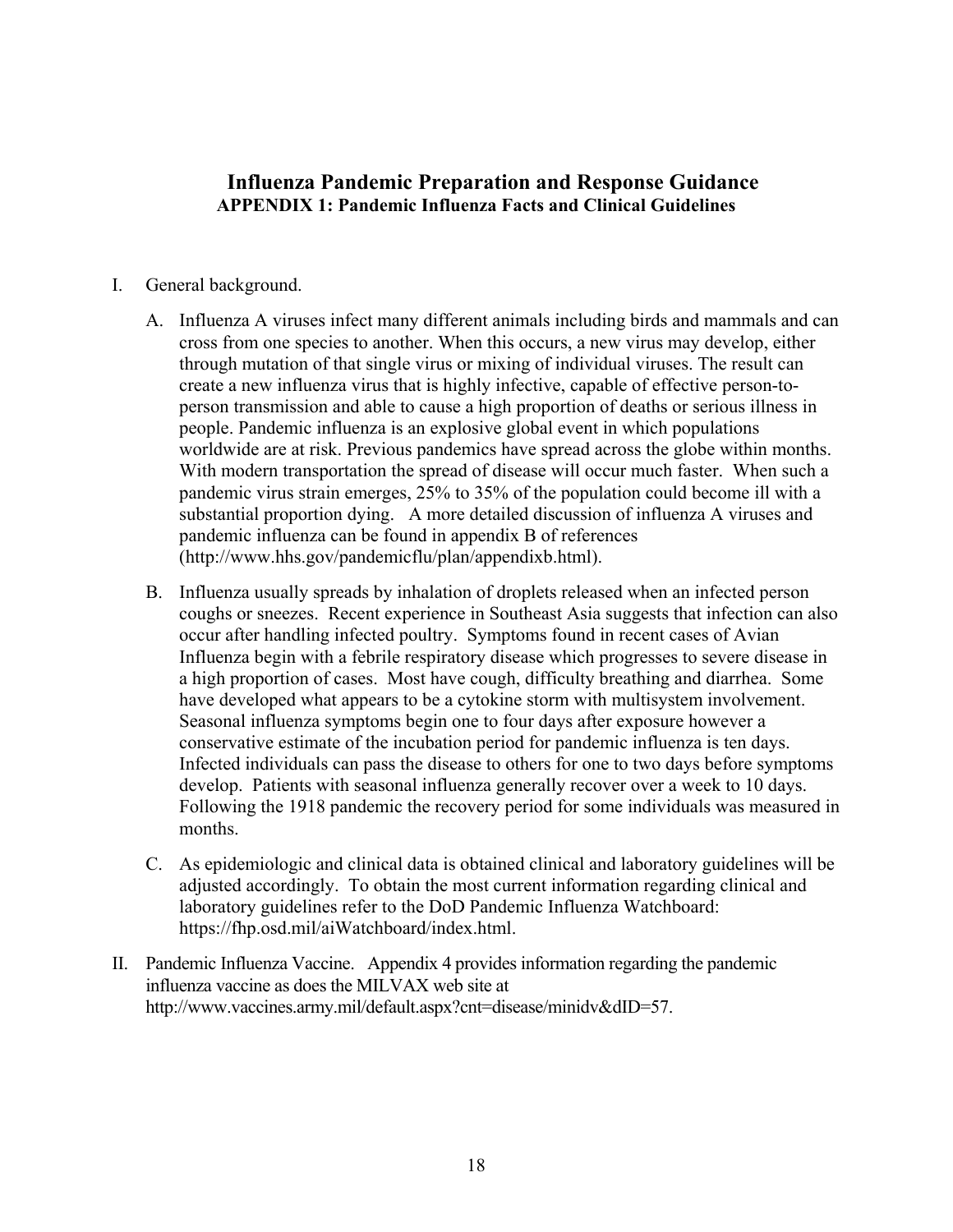- III. Antiviral drugs for prevention and treatment of influenza.<sup>1</sup>
	- A. Four antiviral drugs are currently licensed in the United States for prevention and/or treatment of influenza. These drugs are likely to be limited in supply and potentially ineffective due to resistance. Antiviral drugs are not a substitute for specific influenza vaccines but may prove to be useful during the period before a vaccine is available. Antiviral use is an adjunct to effective public health measures and treatment. It should not be expected to result in rapid resolution of symptoms in all patients.
		- 1. Amantadine is licensed for prophylaxis and treatment of infection caused by various strains of influenza A virus. A significant problem with long-term use is that resistance can develop in a matter of days. The drug is currently not indicated for H5N1 avian influenza due to widespread resistance.
		- 2. Rimantadine is licensed for prophylaxis and treatment of illness caused by various strains of influenza A virus in adults and children. Rimantadine has been shown to cause fewer central nervous system side effects than amantadine. The safety and effectiveness of rimantadine prophylaxis have not been demonstrated for longer than six weeks. Like Amantadine, resistance develops quickly. It is currently not indicated for use against H5N1 avian influenza due to widespread resistance.
		- 3. Oseltamivir (Tamiflu®) is approved for both prevention and treatment of influenza A and B. The current recommended treatment course is one capsule twice daily for five days. However, this could change, expect dosage guidelines to be adjusted. Recent experience suggests that Tamiflu®, when used early in the course of Avian Influenza is effective. Resistance to Tamiflu® occurs in approximately 4% of adults and up to 20% of children. While approved for the prevention of influenza, oseltamivir is not a substitute for early vaccination. DoD has a stockpile of Tamiflu®, for use during an influenza pandemic (reference e).
		- 4. Zanamavir (Relenza®) is approved only for treatment of influenza A and B. Relenza® is not approved for use in prevention of influenza (prophylaxis) and is not a substitute for influenza vaccine. Relenza® is a powder that is inhaled using a Diskhaler. Unlike Tamiflu®, Relenza® cannot be used for influenza with concomitant complications, nor does it reduce the incidence of complications. Relenza®, as yet, does not promote the development of resistance. The DoD is currently pursuing the addition of Relenza ® to the DoD antiviral stockpile.
	- B. Antiviral use should be based on availability and effectiveness of antiviral medications, the severity of symptoms and probability of serious complications or death should antiviral medication be withheld. Prioritization of antiviral use begins with those who are hospitalized with pandemic influenza; however, antiviral medications should not be used in those where treatment is considered futile or in those in whom symptoms have been present for more than 48 hours. Prophylaxis may be indicated in some instances

 $\overline{a}$ <sup>1</sup> General information may be found in Couch RB, "Prevention and Treatment of Influenza," *New England Journal of Medicine*, 2000; 343: p. 1778-87.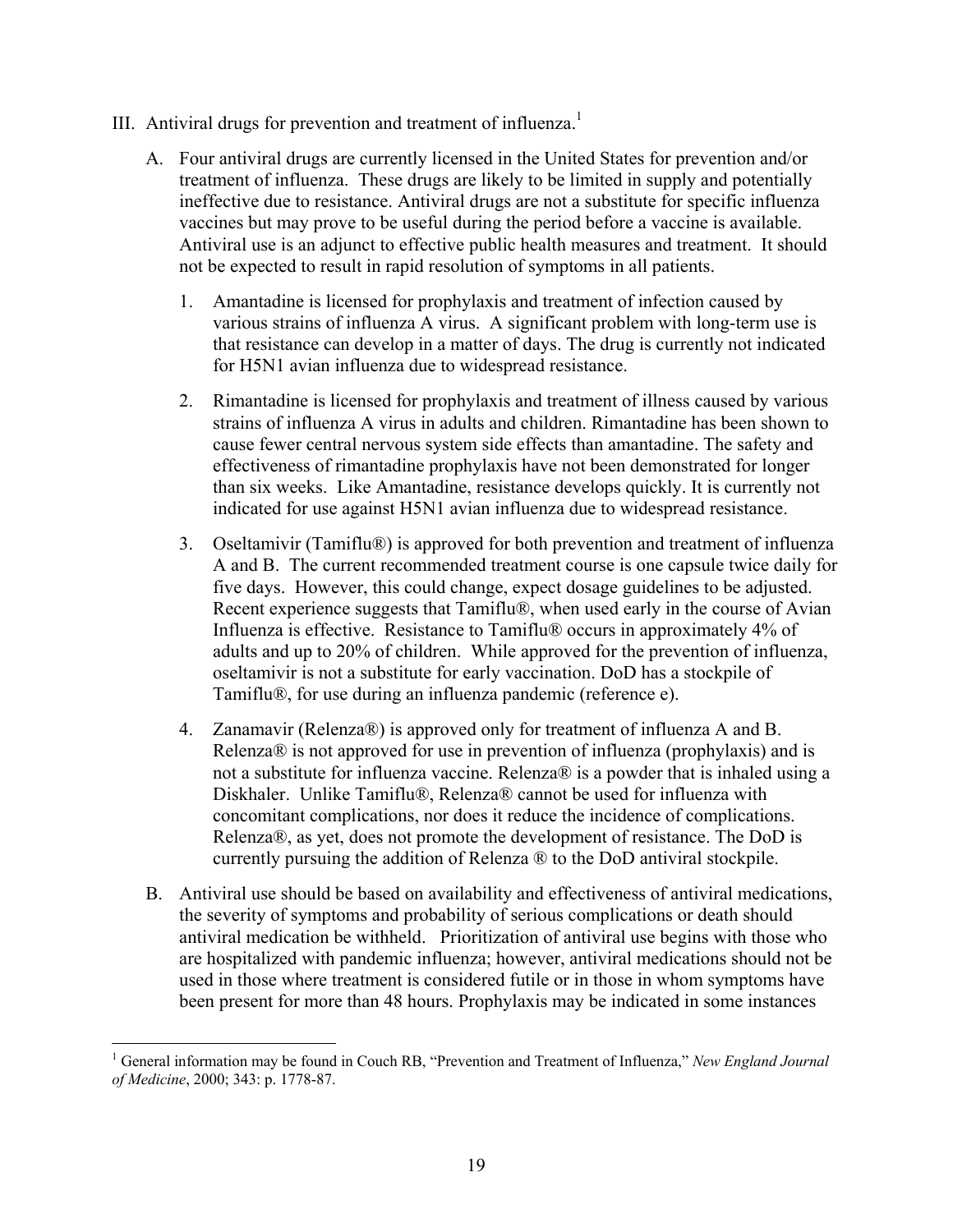for either protection or containment; however, prophylactic use of antiviral agents significantly increases the consumption of a limited resource. For example, given a 30% attack rate, for every infection avoided during a 6 week course of prophylaxis twelve individuals could be treated. Should administration of antiviral medication be effective in reducing the severity and course of disease, close surveillance of selected personnel with prompt initiation of treatment will foster the development of an immune cadre of personnel and decrease overall antiviral expenditures. This approach also assumes adequate staffing resources and the ability to cohort staff and patients to avoid inadvertent transmission during pre-symptomatic viral shedding. Prudent choices involving prophylaxis and treatment are necessary to achieve balance between longterm impact on troop strength and short-term protection of critical assets.

- IV. The ability to rapidly recognize initial and subsequent cases of a novel or pandemic strain of influenza in a community will have a significant impact on disease containment strategies, as well as on monitoring and responding to disease within a community. During the interpandemic and pandemic alert periods, training of health care personnel should include information on case definitions for potential pandemic strains of influenza, procedures for screening individuals, guidelines for infection control, availability and appropriateness of laboratory diagnostic testing, and indications for and restrictions in the use of antivirals. Providers should know about laboratory diagnostic capabilities within DoD, as well as in their surrounding community. Guidelines for sample submission and processing should be well defined. During the early phases of a developing pandemic, diagnosis will likely be established based upon clinical, epidemiological, and laboratory findings . As the pandemic is established, clinical diagnosis will likely predominate; guidelines also should be modified as case definitions, screening processes, laboratory diagnostic testing, and treatment algorithms change.
- V. Current case definition:
	- A. During the Pandemic Period, the primary goal will be rapid and accurate identification of people with disease. Outpatient clinics, emergency rooms and laboratory assets are likely to be overwhelmed. Diagnosis will be based on clinical and basic laboratory findings rather than reliance on epidemiologic criteria and confirmatory laboratory diagnostics, which may be either in short supply or unavailable.
	- B. Clinical Criteria: Currently, a suspected case of influenza would include fever  $(>38^{\circ} C)$ plus one of the following: sore throat, cough, or dyspnea. To date, all cases of H5N1 have had abnormal chest radiographs and half have had diarrhea. It is uncertain what the clinical syndrome of the next pandemic will be. Should they differ, the modified criteria will be posted at www.cdc.gov/flu or http://pandemicflu.gov/, and should also be available through DoD public health or preventive medicine sources.
	- C. Epidemiological Criteria: During the interpandemic and pandemic alert phases, epidemiologic criteria will focus on the risk of exposure to a novel influenza virus. The incubation period for seasonal influenza is one to four days; however, incubation periods for novel influenza viruses may vary. The maximum incubation period is currently set conservatively at 10 days. During the pandemic phase, exposure history will have marginal utility particularly if there is widespread disease in the community.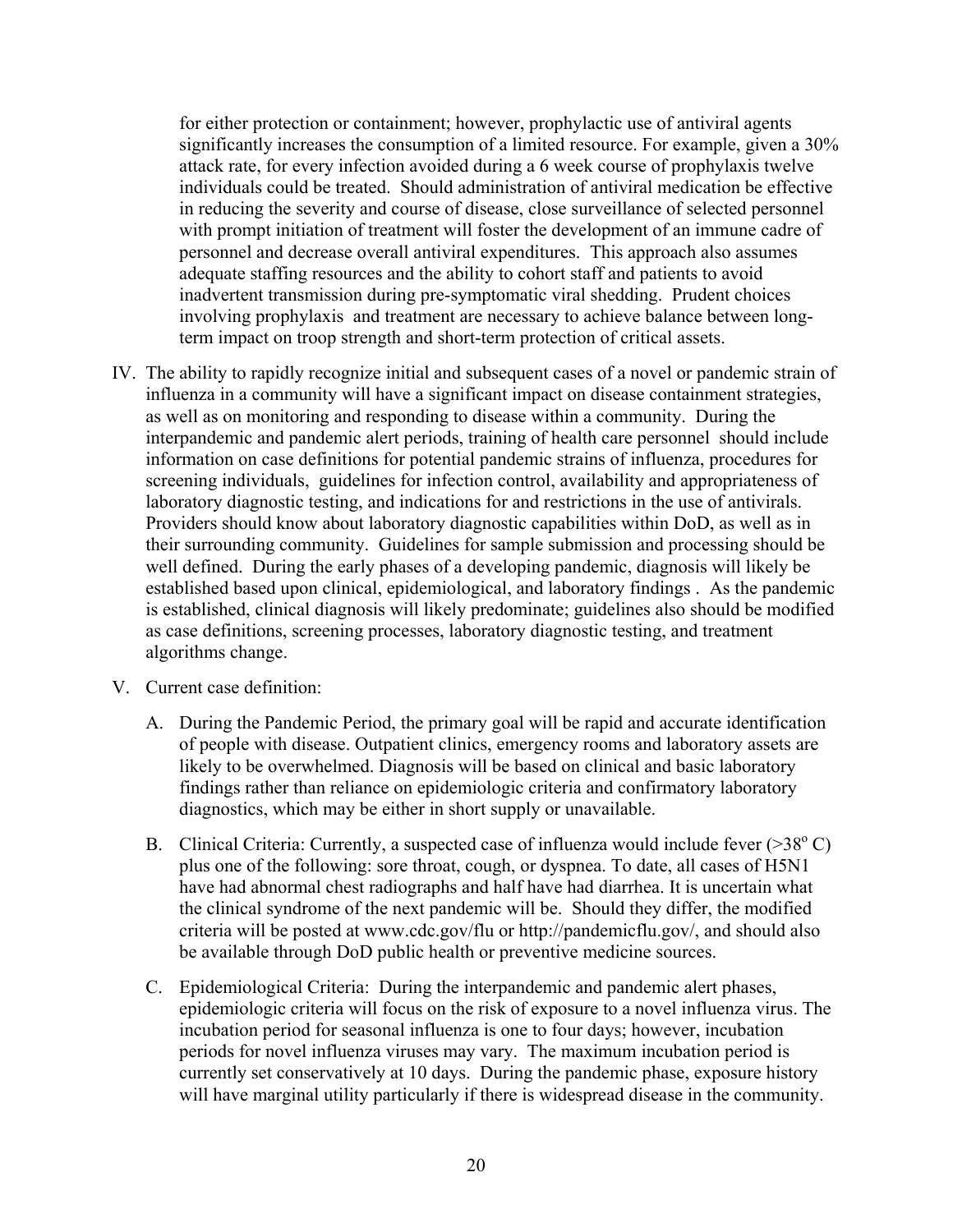In this instance, clinical criteria alone will be adequate for classification of suspected cases.

- D. Exposure Risks: Exposure risk include those who have recently traveled to an area where there are birds with highly pathological avian influenza, or with confirmed human cases of novel influenza who have had close contact with poultry or with people with suspected or confirmed novel influenza. Occupational exposure risk includes persons who have contact with potentially infected poultry to include handling birds, processing poultry meat, and contact with bird droppings or blood. Additional occupational risk groups include laboratory workers in contact with infected animals or novel influenza viruses, as well as healthcare workers who have direct contact with patients with suspected or confirmed novel influenza.
- E. For a more detailed description of diagnostic criteria and exposure risk see the HHS Pandemic Plan Supplement 5-III & IV at http://www.hhs.gov/pandemicflu/plan/sup5.html#novclin

#### VI. Initial clinical management

- A. It will be necessary to follow local, state and DoD regulations for reporting patients who meet the criteria for pandemic influenza. All suspected or confirmed cases should be reported to the installation PHEO who will notify, through approved reporting channels, DoD Chain of Command, the CDC, and State/local health agencies.
- B. Initial management should include droplet infection control precautions. Clinical management includes use of antiviral agents, if available, as well as supportive care with emphasis on rapid identification and treatment of secondary complications. As more information regarding the pandemic strain is obtained, further guidance will be made available. Care can be provided in an outpatient or inpatient setting. The decision to hospitalize an individual, with suspected novel influenza will be based on the physician's clinical assessment of disease severity, available resources, and suitability of the home environment for ongoing care. Possible admission to a critical care unit for ventilatory and other intensive support will be based upon the physician' clinical assessment of disease severity and available resources.
- C. Clinical evaluation and assessment of patients with influenza-like-illness during the Interpandemic and Pandemic Alert Periods
	- 1. Patients who have influenza-like-illness without a definitive alternative diagnosis should be questioned about recent travel to areas affected by avian influenza, direct contact with potentially diseased poultry or persons with confirmed or suspected novel influenza or potential occupational exposure to novel influenza.
	- 2. Patients should be screened on admission for receipt of a recent seasonal influenza and pneumococcal vaccination. Those without a history of immunization should be vaccinated, if indicated, before discharge.
	- 3. Diagnostic testing should include collection of appropriate specimens and arrangement of laboratory diagnostic testing. Guidance for other diagnostic testing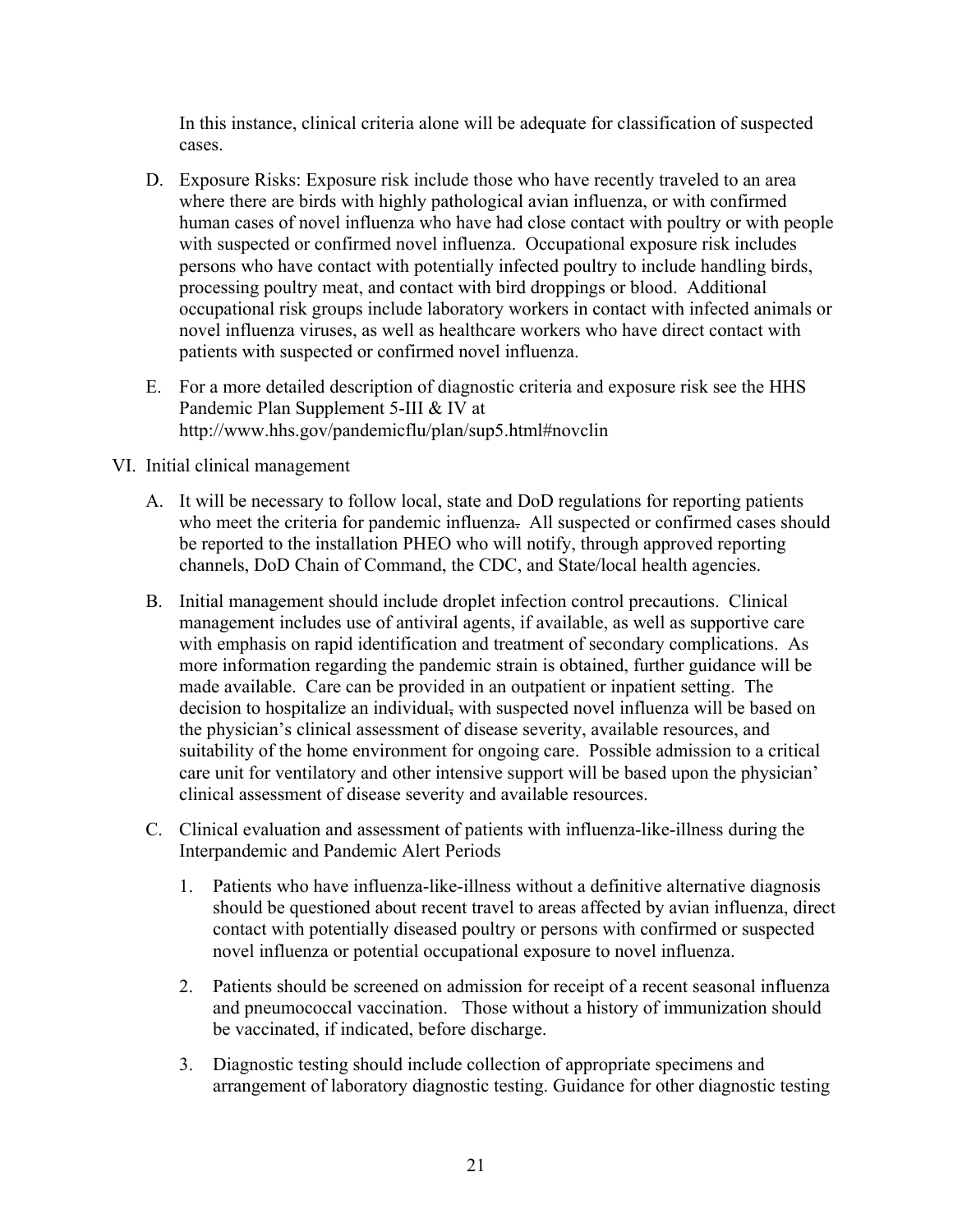can be found in Supplement 5 of the HHS pandemic plan (http://www.hhs.gov/pandemicflu/plan/sup5.html)

- D. Special situations and exceptions to the clinical evaluation and management guidelines
	- 1. In persons with a high risk of exposure, epidemiologic evidence may be sufficient to initiate further diagnostic measures even if clinical criteria are not fully met.
	- 2. High-risk groups may present with atypical symptoms. These groups include young children or infants, elderly, those with underlying chronic illness, and those in long term care facilities. A strong epidemiologic risk may be adequate to prompt further evaluation. Children may present with gastrointestinal symptoms before respiratory symptoms are evident. Infants may present with fever, hypothermia or apnea without the usual symptoms associated with influenza.
- VII. Home care infection control guidance
	- A. Most who develop pandemic influenza will not require hospitalization and can be cared for at home. Anyone who has been in a household of an infected individual during the incubation period is at risk for contracting the disease. The goal in the home care setting is to limit transmission within and outside the home.
	- B. Those cared for at home should be separated from other members of the household as much as reasonably possible. If possible one person should be designated as the primary care provider while other family members limit contact with the infected individual. Inasmuch as possible, patients should not leave the home as much as possible for the first five days after symptoms begin.
	- C. Infection control measures are recommended to include good hand hygiene. Used tissues should be placed in a plastic bag by the patient, to be sealed and disposed with the household waste. Masks are not recommended for routine use in the home, nor are separate eating utensils, provided that the utensils are washed with warm soapy water. Masks should be worn if it is necessary to leave the home while still infectious. Wearing a procedure or surgical mask when providing direct patient care may be beneficial. No special precautions regarding laundry are necessary except for avoiding self-contamination when handling contaminated laundry. Not hugging laundry and hand washing or using a hand sanitizer gel after handling laundry will avoid contamination.. Environmental surfaces should be cleaned normally.
	- D. Household members should be vigilant for the development of possible novel influenza symptoms and report them to their health care provider.
	- E. Health care providers who enter homes where there is a person with confirmed or suspected novel influenza illness should comply with droplet precautions. Professional judgment should be used to decide when to don a protective mask (e.g. when entering the patients room or upon entry into the dwelling).
	- F. Home care instructions can also apply to those housed in military sponsored group housing facilities.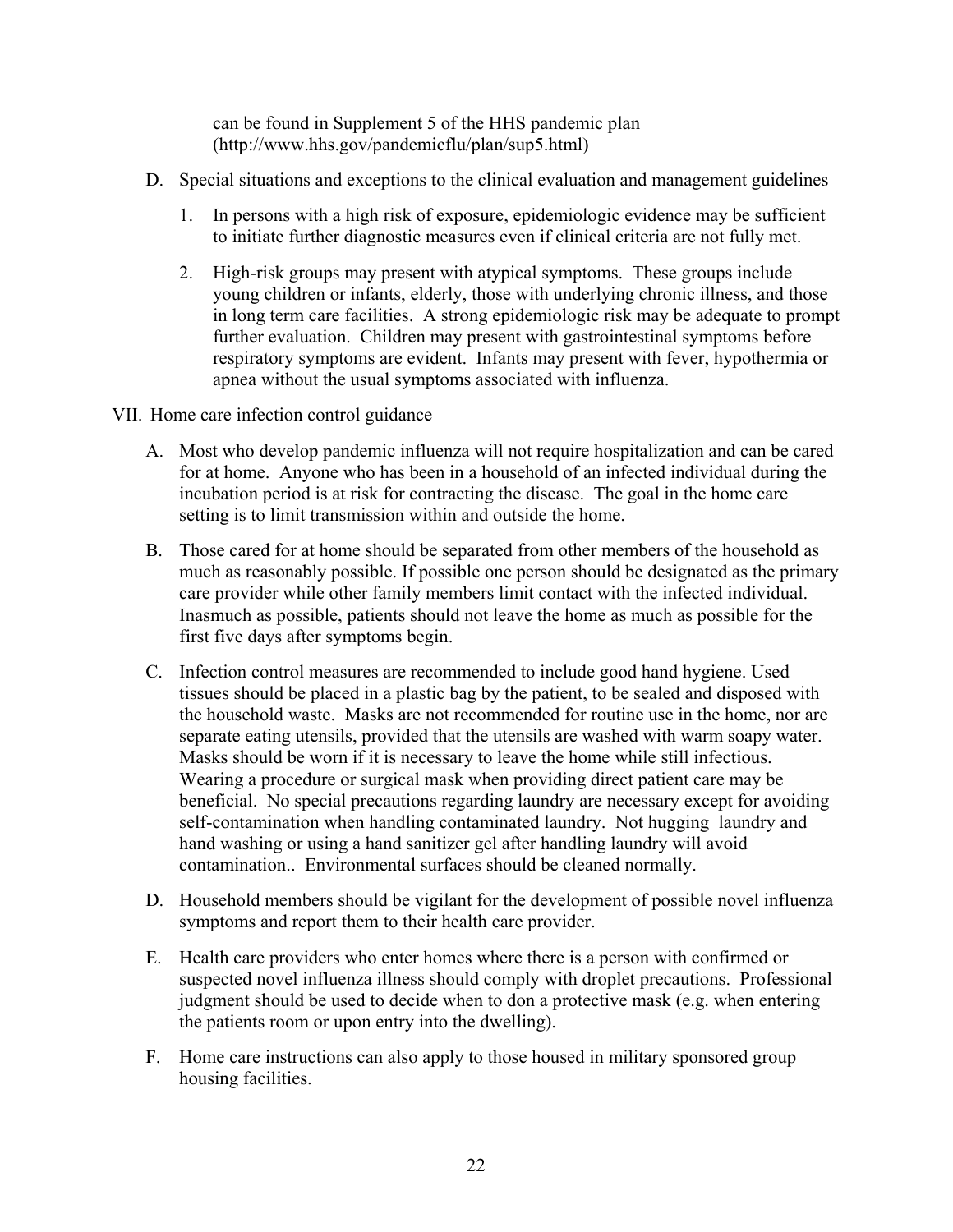- VIII. Hospital care Infection Control Guidance
	- A. As the pandemic progresses, hospitalization should be reserved for those with severe complications who cannot be adequately cared for outside an inpatient setting. Hospitalized patients, whenever possible, should be admitted to a single room or cohorted with others with similar symptoms. Droplet precautions, to include respiratory hygiene/cough etiquette, should be reinforced. Droplet precautions sould be maintained for a minimum of five days from the onset of symptoms. If possible, patients should be placed in an airborne isolation room. These rooms should have monitored negative air pressure (in comparison to corridor pressure) with 6 to 12 air changes per hour and an exhaust to the outside, or air recirculation via a high efficiency particulate air (HEPA) filter. As the pandemic progresses this level of protection may not be feasible.
	- B. A National Institute of Occupational Safety and Health (NIOSH) approved N-95 disposable particulate respirator is required as the minimal level of respiratory protection for personnel providing direct patient care to those with, or suspected of having, an infection caused by a novel influenza. All NIOSH-approved N-95 disposable filtering face pieces require fit testing. Should provision of a N95 respirator not be available or feasible, surgical masks provide an adequate level of protection. Further information regarding use of respiratory protection can be found at the following web sites:
		- 1. http://www.cdc.gov/niosh/npptl/topics/respirators/factsheets/respsars.html
		- 2. http://www.cdc.gov/flu/avian/professional/protect-guid.htm
		- 3. http://www.cdc.gov/flu/avian/professional/infect-control.htm
	- C. Hand washing or use of a hand sanitizing gel is imperative after contact with potentially contaminated items, after removing gloves and between patient contacts. Personal protective equipment (PPE), to include gloves, gown, face/eye protection and an approved respirator should be worn when touching blood, body fluids, secretions, excretions and contaminated items as well as during procedures and direct patient care activities that are likely to generate splash or spray of blood, body fluids, secretions or secretions. A N-95 respirator should be added to the PPE ensemble during procedures that are likely to generate aerosols of respiratory secretions.
- IX. Further guidelines regarding specific clinical practice recommendations will be issued subsequently to include specific treatment recommendations and laboratory diagnostic guidelines. Additional information can be found in the HHS Pandemic Influenza Guidance Supplement 5 at http://www.hhs.gov/pandmeicflu/plan/sup5.html.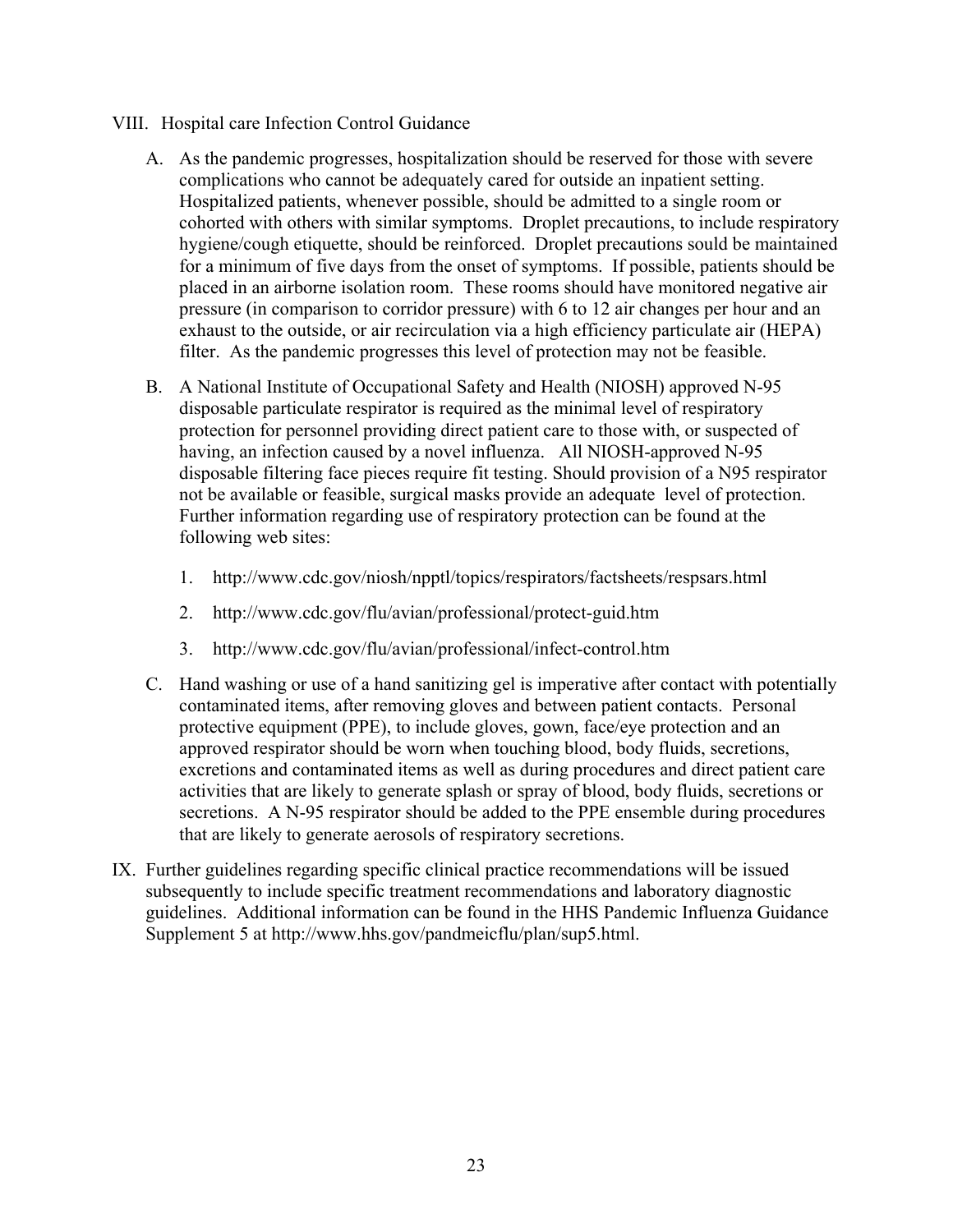## **Influenza Pandemic Preparation and Response Policy Guidance APPENDIX 2**: **Laboratory Diagnostics**

- I. Situation. Laboratory services will be very important in early detection of an influenza pandemic and in the treatment of patients with the illness. Because of the risks of handling body fluids and specimens there is also risk of spreading the disease. This appendix provides guidance on laboratory planning for pandemic influenza, the utilization of laboratory services for identification of the disease, and reporting results.
- II. Laboratory service planning for Pandemic Influenza (PI) should include:
	- A. Possible accommodations for shortages of available staff.
		- 1. Cross-training laboratory staff in the areas of the laboratory most likely to be affected by increased workload during a pandemic influenza outbreak.
		- 2. Interfacing with local and state public health laboratories and Veterans Administration hospitals to provide mutually beneficial support.
		- 3. Developing criteria to possibly curtail non-critical testing or referring them to commercial reference laboratories.
	- B. Supplies
		- 1. Augment laboratory supplies for pandemic influenza diagnosis and surveillance, personal protection, shipping, and mortuary services. On-hand stock levels of critical supplies should sustain operations for 6 to 8 weeks.
		- 2. Determine trigger points for ordering extra supplies.
		- 3. Consider alternative sources of supplies, or the use of acceptable substitute items.
	- C. Emergency plans to expand mortuary affairs capabilities.
	- D. Compliance with infection control and personal protective practices used in processing, testing, storing, and shipping infectious agents that may contain novel influenza viruses.
	- E. Increased medical surveillance of laboratory personnel following the identification of an index case within the community.
	- F. Prioritization of workload during periods of peak demand.
	- G. Pandemic influenza testing processes internal and external to the organization.
	- H. Support agreements with Laboratory Response Network (LRN) and civilian reference **laboratories**
- III. The following patients should be tested for PI:
	- A. Hospitalized patients with: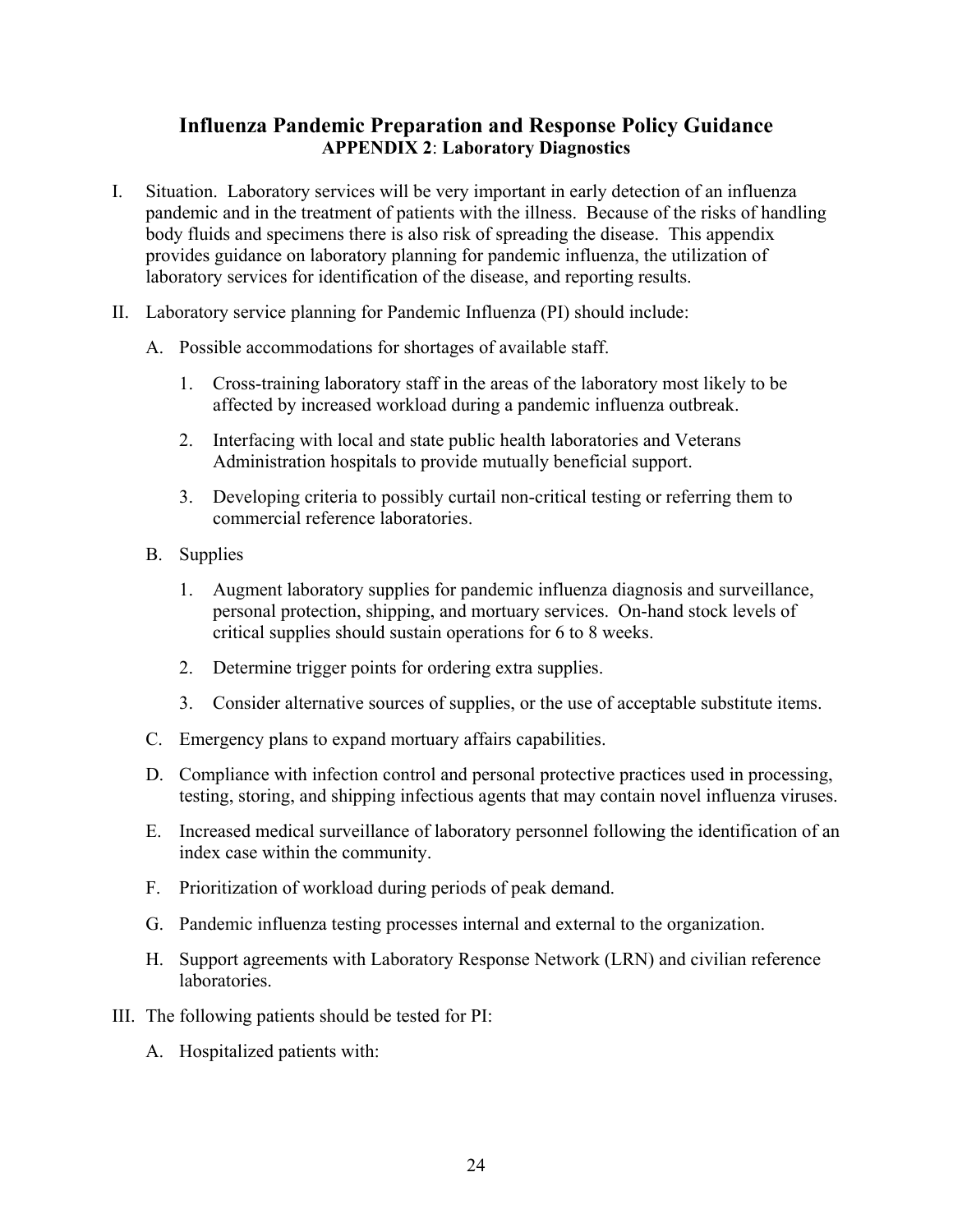- 1. Radiographically confirmed pneumonia, acute respiratory distress syndrome or other severe respiratory illness for which an alternative diagnosis has not been established, and
- 2. History of travel within 10 days of symptoms onset to a country with documented avian influenza A (H5N1) or other novel influenza virus infections in poultry and/or humans. (For a regularly updated listing of affected countries, see the WHO website at http://www.who.int/en/ )
- B. Hospitalized or ambulatory patients with:
	- 1. Documented temperature of >100.4ºF (>38ºC), and
	- 2. One or more of the following: cough, sore throat, or shortness of breath, and
	- 3. History of close contact either with poultry (e.g., visited a poultry farm, a household raising poultry, or a bird market) in an H5N1 or other novel influenza virus-affected country, or with a known or suspected human case of influenza A (H5N1) or other novel influenza virus infection within 10 days of onset of symptoms.
- IV. Testing for PI virus. Since the optimal specimens for detecting pandemic influenza virus infections are currently unknown, all of the following respiratory specimens should be collected, if feasible: nasopharyngeal swab; nasal swab, wash, or aspirate; throat swab; tracheal aspirate (for intubated patients); and bronchoalveolar lavage. Nasopharyngeal washes/aspirates are the specimen of choice for detection of most respiratory viruses and the preferred specimen type for children less than two years old.
- V. Flow of testing for patients at risk for pandemic influenza virus infection is as follows:
	- A. Rapid antigen test (to include, when available, an immunofluorescence assay performed on an original clinical sample) under BSL-2 biocontainment conditions.
	- B. Reverse transcriptase polymerase chain reaction (RT-PCR).A negative rapid influenza test result does not necessarily exclude human infection with pandemic influenza viruses. Therefore, both negative and positive rapid influenza test and immunofluorescence results should be interpreted with caution, and RT-PCR performed at the nearest LRN reference laboratory.
	- C. Viral culture. Only performed if the rapid antigen test is negative. Should be utilized after consultation with the CDC. Laboratory personnel should utilize BSL-3 biocontainment practices with the following enhancements:
		- 1. Controlled access double-door entry.
		- 2. Negative-pressure, HEPA-filtered respirators or positive air-purifying respirators.
		- 3. Clothing change and personal showering protocols.
		- 4. Decontamination of all wastes.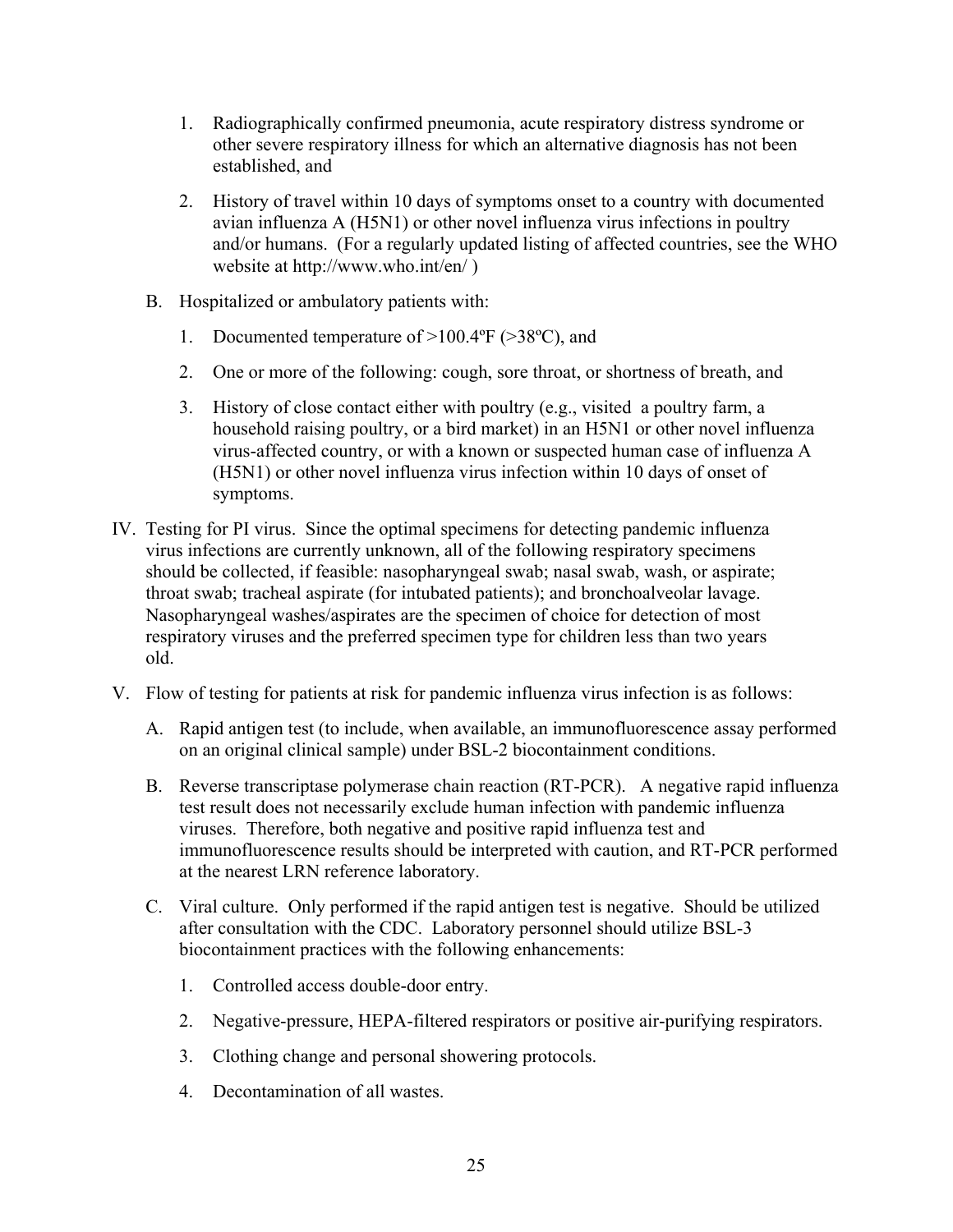- VI. Submitting laboratory specimens to the CDC. Laboratories, per consultation with the supporting LRN reference laboratory and/or the CDC, should send original clinical specimens to the CDC for any of the following issues:
	- A. A sample tested by the nearest LRN reference laboratory is positive for H5 or another novel influenza subtype.
	- B. A sample from a patient who meets the clinical and epidemiologic criteria for possible infection with a potentially pandemic virus is positive for influenza A by RT-PCR.
	- C. Rapid antigen detection, is negative for influenza A(H1) and A(H3), and the referring jurisdiction is not equipped to test for specific strains.
	- D. The referring jurisdiction is not equipped to test samples for novel influenza viruses by RT-PCR and requests testing at CDC.
- VII. Reporting of laboratory results to the CDC.
	- A. If a test result is positive for a pandemic influenza virus, contact the CDC immediately for guidance. The CDC Emergency Response Hotline (770-488-7100) is available 24 hours a day, 7 days a week. A CDC case screening and report form (obtained from the Hotline) must be completed by the appropriate hospital personnel and faxed to the CDC at 888-232-1322 with a cover sheet that says: "ATTN: Influenza case reporting."
	- B. DoD LRN reference laboratories report immediately to the CDC any influenza cases that:
		- 1. Test positive for a novel influenza subtype (other than H5), or
		- 2. Meet the enhanced surveillance case definition in effect at that time, and cannot be subtyped because appropriate reagents or biocontainment equipment is not available.
- VIII. Reporting Procedures.
	- A. Positive pandemic influenza virus results will be immediately reported to the Preventive Medicine Officer (or equivalent individual). The Preventive Medicine Officer and LRN reference laboratory will both report positive results to the State Public Health Laboratory Director and State Epidemiologist/Health Officer per LRN protocol, the installation's Public Health Emergency Officer, the appropriate Command element, the laboratory referring the specimen, and the health care provider.
	- B. Negative pandemic influenza virus results. The LRN reference laboratory will ensure negative results are reported in a timely manner back to the referring laboratory.
- IX. Autopsy specimens. The CDC can perform immunohistochemical (IHC) staining for pandemic influenza viruses on autopsy specimens. Viral antigens may be focal and sparsely distributed in patients with influenza, and are most frequently detected in respiratory epithelium of large airways. Larger airways (particularly primary and segmental bronchi) have the highest yield for detection of influenza viruses by IHC staining. Collection of the appropriate tissues ensures the best chance of detecting the virus by IHC stains.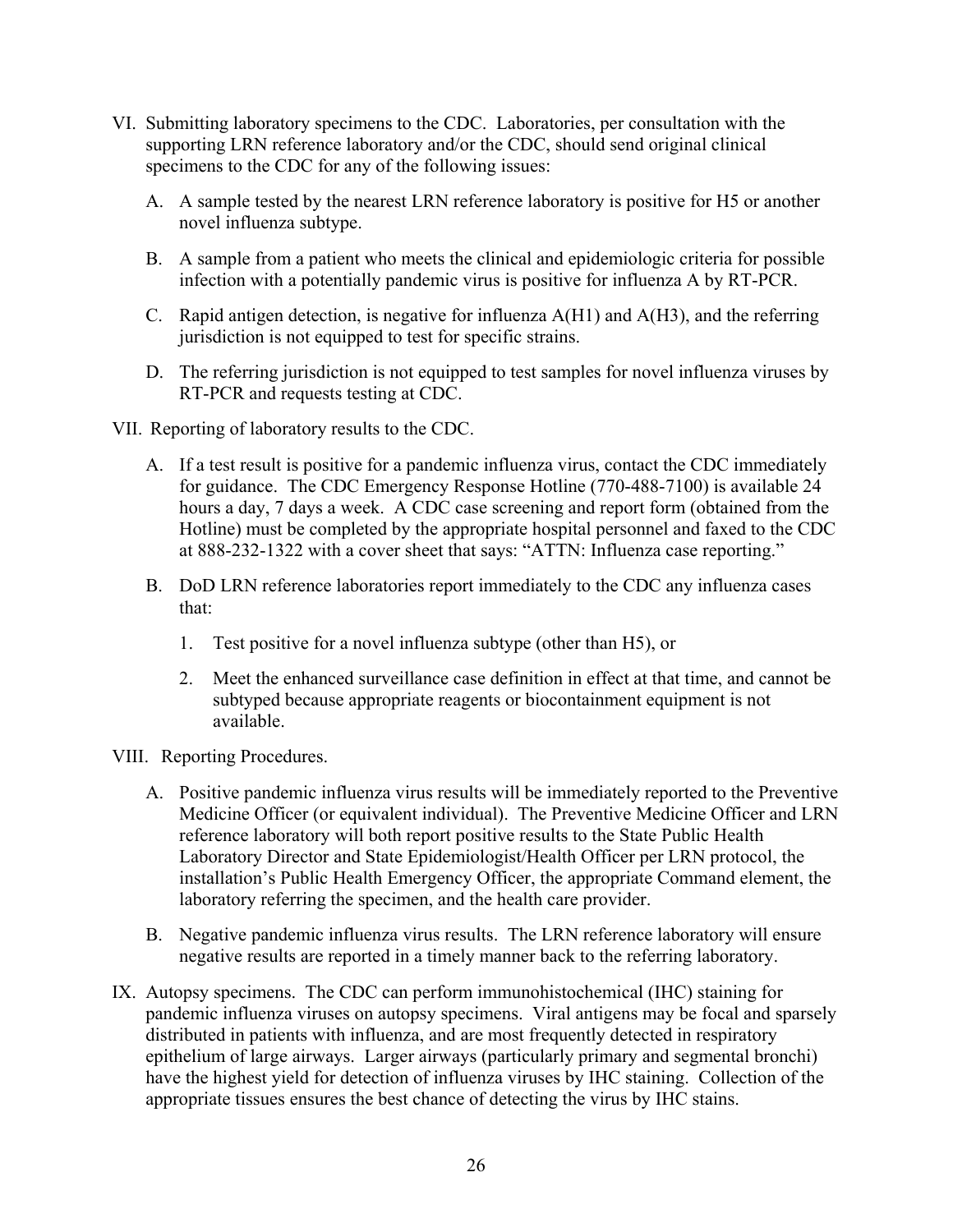- X. Shipment of specimens. Per 42 CFR 72, influenza viruses (all types) are classified as etiologic agents. All pandemic influenza specimens (confirmed or suspected) must be shipped as an infectious agent, not a specimen. Use applicable guidance as provided in the appropriate shipping reference (Appendix 5) to prepare the etiologic agent(s) for shipment. Laboratories should call the CDC Emergency Hotline (770-488-7100) before sending packages for influenza A reference testing. This number is available 24 hours a day, 7 days a week.
	- A. Infectious agents should be sent by Priority Overnight Shipping for receipt within 24 hours. Samples (such as fresh-frozen autopsy samples for RT-PCR or other clinical materials) may be frozen at -70ºC if the package cannot be shipped within a specified time (e.g., if the specimen is collected on a Friday but cannot be shipped until Monday).
	- B. Follow protocols for standard interstate shipment of etiologic agents located at http://www.cdc.gov/od/ohs/biosfty/shipregs.htm
- XI. Select Agent Handling Instructions. Pandemic influenza viruses (highly pathogenic), including H5N1, are classified as select agents by the USDA. Laboratories not registered to handle these select agents will follow guidelines as specified in 9 CFR 121.5 upon confirmed identification of an H5N1 or other highly pathogenic avian influenza virus (reference t).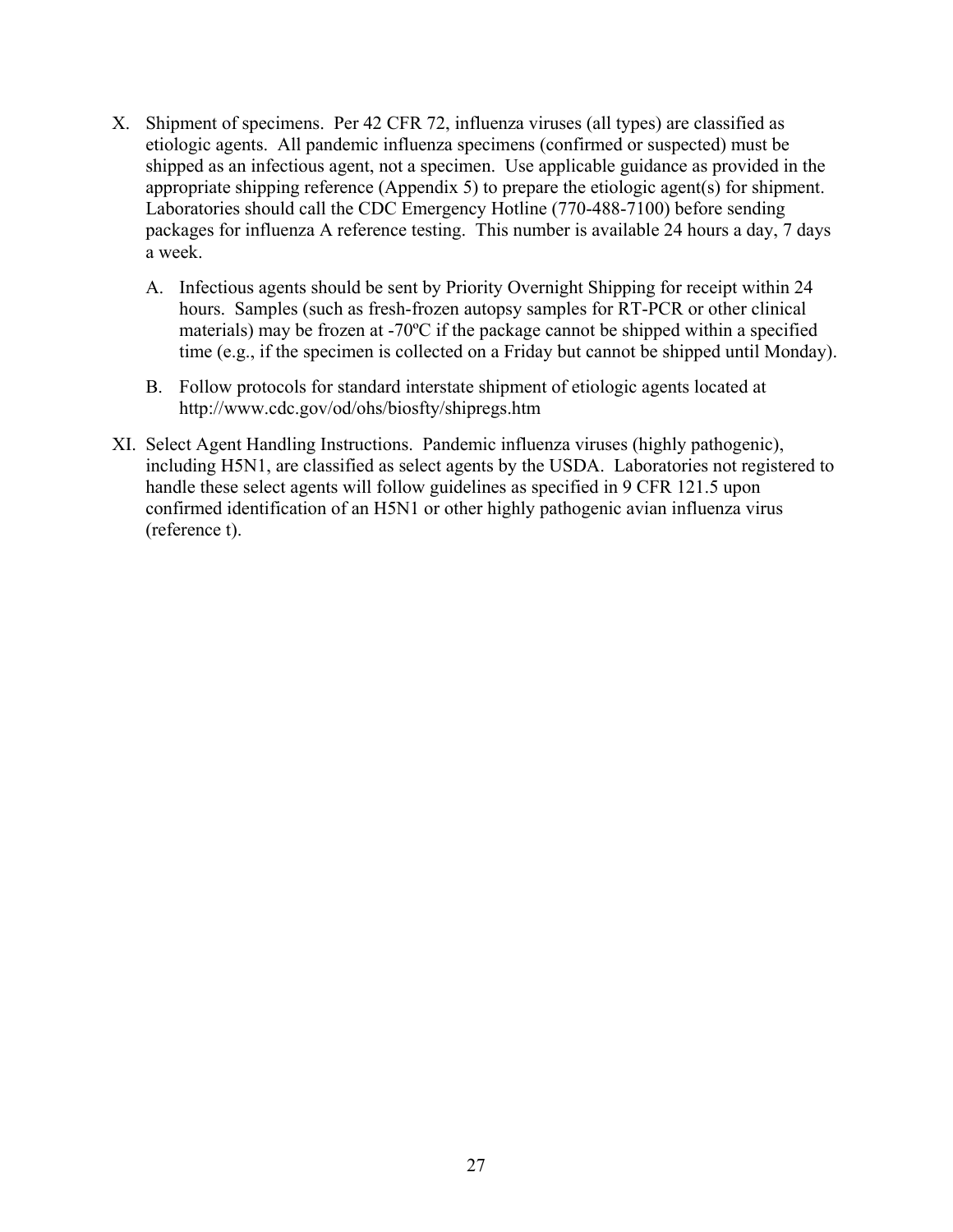## **Influenza Pandemic Preparation and Response Policy Guidance APPENDIX 3: Public Health Measures for Community Containment**

- I. Situation. Until supplies of effective vaccines and antiviral medications are available and administered, community containment and infection control measures may play a significant role in containing the spread of disease during the Pandemic Alert Period (Pandemic Phases 3-5). It is DoD policy to use the Health and Human Services (HHS) Pandemic Influenza Plan, Part II Supplements on Public Health Guidance (http://www.hhs.gov/pandemicflu/plan/#part2) within the DoD. Note that HHS guidance may be updated as the pandemic progresses. The following paragraphs summarize the HHS guidance.
- II. Goal of Community Containment and Infection Control Measures. The goal of community containment and infection control measures in the community, used in Phases 3-5, is to contain infections at their source or, if containment is not possible, to prevent or slow the spread of the disease. Public health measures during this time should be tailored to maximize impact on preventing and slowing disease transmission while minimizing, to the degree possible, restrictions on individual movement. Measures to be used in Pandemic Phase (Phase 6) may include a different set of containment considerations. Periodic reassessment of viral characteristics and the distribution and clinical presentation of cases will help guide the most appropriate responses. For example, movement restrictions may have limited efficacy due to a very short incubation period and the ability of asymptomatic individuals to shed the virus.
- III. Planning for Community Containment (primarily for Pandemic Phases 3-5):
	- A. All installations should establish community containment plans that include triggers/thresholds for implementation of containment measures.
	- B. The plans should include the identification of appropriate outpatient, treatment, isolation, and quarantine facilities and communications networks.
	- C. All installations should exercise the plans with traditional partners (e.g., public heath and healthcare workers) and non-traditional community partners (e.g., transportation workers).
- IV. Considerations for all Pandemic Alert and Pandemic Periods (Pandemic Phases 3-6):
	- A. Developing and implementing community-wide risk communications plans with key messages for each phase of the pandemic.
	- B. Community-wide infection control education including decreasing social contact and social distancing, and hygiene (coughing, sneezing, and handwashing and optional use of masks).
	- C. Medical evaluation and isolation or quarantine of persons who are exhibiting signs of influenza-like illness.
	- D. Delivery of medical care, food, and services to persons in isolation or quarantine taking into account special needs of children and persons with disabilities.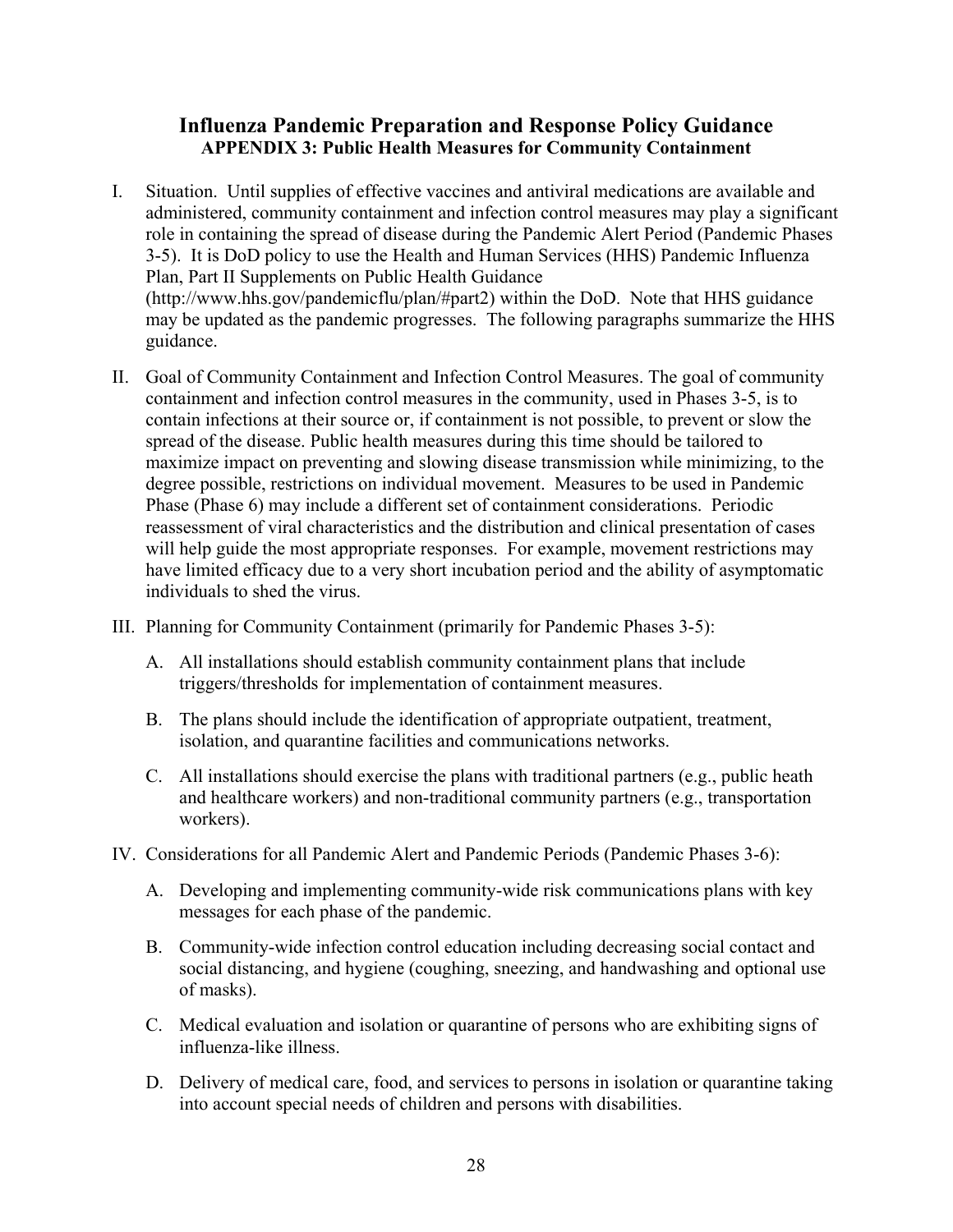- E. Protocols for monitoring and, when necessary, enforcing quarantine measures.
- F. Mental health services for persons in isolation or quarantine, as well as to family members of affected persons and other community members.
- G. Telephone hotlines for reporting influenza-like symptoms and for obtaining directions for self care or instructions to report for professional medical care.
- H. Developing protocols for staff members that include training and triage decision trees/algorithms.
- V. Considerations for Community Containment in the Pandemic Period (Pandemic Phase 6) when widespread transmission is occurring and medical resources (people, supplies, and space) may be constrained.
	- A. Community-based containment measures:
		- 1. Measures, including quarantine, that affect groups of exposed or at-risk persons.
		- 2. Measures applying to use of specific buildings.
		- 3. Measures that affect communities.
			- a. "Snow days" for at least an initial 10-day period and self-shielding (choosing to stay home).
			- b. Alternative/additional location fever clinics.
			- c. Cancellation of public events and closure of offices, churches, shopping centers (commissary and exchanges), schools, child care facilities, and public transportation.
			- d. Widespread community quarantine (home or community-based) with provisions for supplies and service for monitoring and enforcing, when required.
	- B. At termination of Phase 6, scaling back community containment measures.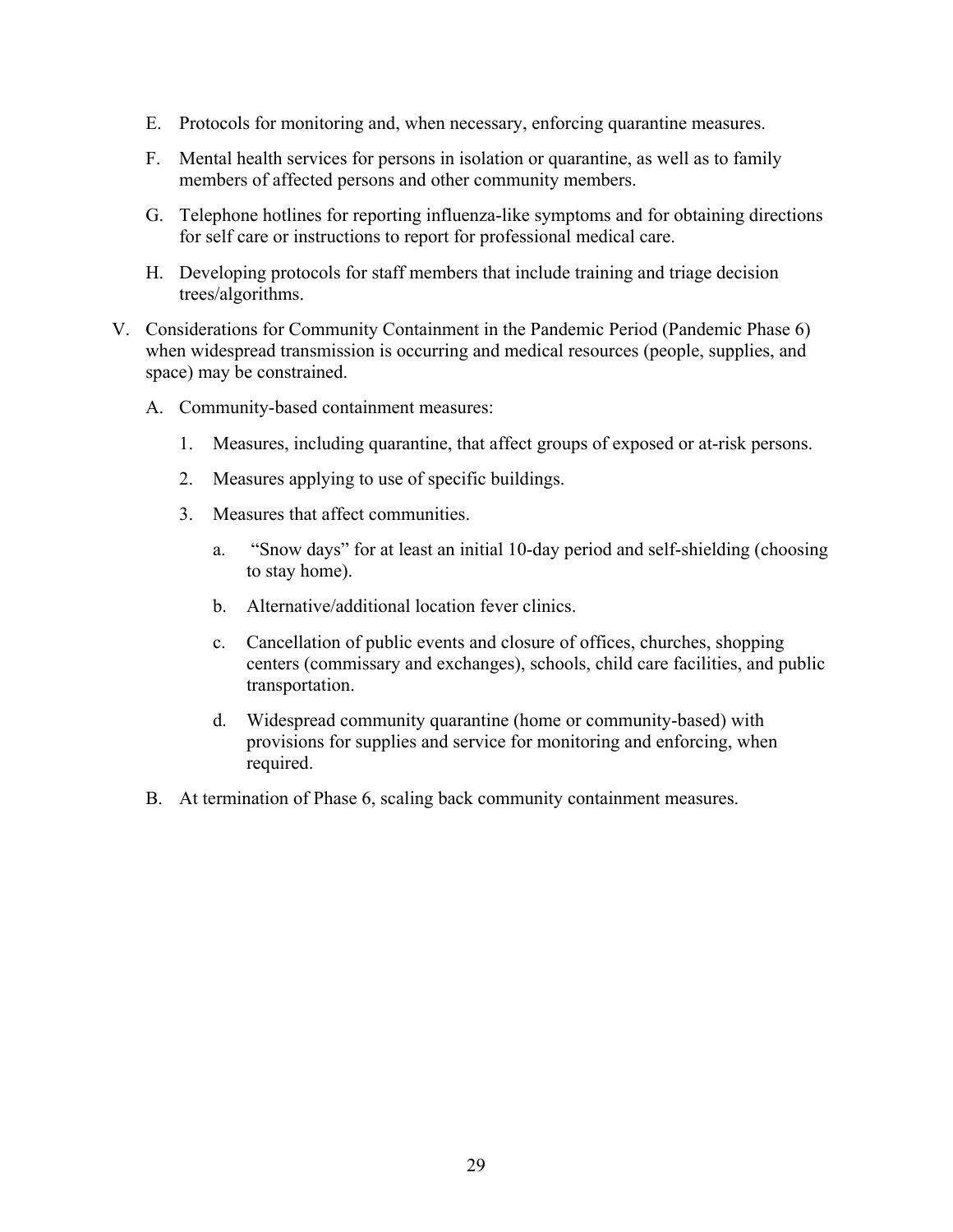#### **Influenza Pandemic Preparation and Response Policy Guidance APPENDIX 4: Pandemic Influenza Immunization Guidance**

- a. Purpose. This appendix provides policy guidance to prepare an effective immunization plan in response to an influenza pandemic. The DoD is implementing a pandemic influenza immunization program to preserve combat capabilities and readiness, save lives, and reduce human suffering.
- b. Influenza Vaccines.
	- A. Seasonal influenza vaccine. Each year seasonal influenza morbidity and mortality are successfully prevented in military populations through the use of the same influenza vaccine used in civilian communities. A network of laboratories, coordinated by the World Health Organization (WHO) and the Centers for Disease Control and Prevention (CDC), collects and analyzes thousands of influenza virus isolates. DoD's laboratory-based influenza surveillance program augments both the global and national programs. Following annual review of data from isolates and epidemiological studies, the Vaccines and Related Biological Products Advisory Committee (VRBPAC), a federal advisory committee to the US Food and Drug Administration (FDA), makes recommendations for the contents of the next season's influenza vaccine. Usually, the influenza vaccine is tri-valent (i.e., contains 3 strains representing the 3 circulating strains expected to cause the most morbidity and mortality). The seasonal influenza vaccine typically protects against A/H1N1, A/H3N2, and B types of influenza.
	- B. Pandemic influenza vaccine. For a new pandemic strain of influenza, VRBPAC will make recommendations regarding emergency manufacture of a new influenza vaccine, probably a monovalent vaccine to counter the strain causing the pandemic. The expected interval from a decision to make a new vaccine to initial distribution of the vaccine is 6 to 9 months.
	- C. Currently, a potential H5N1 avian influenza vaccine is in production that may be available before a pandemic occurs. This vaccine, known as "1203," is based on a seed virus isolated from a young boy from Viet Nam who died of H5N1 influenza in 2004. Clinical trials indicated that two 90 mcg immunizations, 28 days apart are required to induce presumptive immunity. Pending additional studies, the amount of vaccine required may be reduced. Because this vaccine is being produced using licensed processes, at a licensed plant, FDA approval could be completed quickly via a document called a "Biological License Application Supplement." This vaccine, based on a strain of H5N1 influenza from Viet Nam, was evaluated against isolates of an H5N1 influenza virus from Indonesia, and demonstrated no cross-reactivity. Therefore, the efficacy of the current stockpile of bulk vaccine for an influenza pandemic arising from a H5N1 strain is unknown. Additional manufacturers are developing both killed and live attenuated avian influenza vaccines that may prove to have more cross-reactivity.
	- D. Regardless of whether the next influenza strain arises from the current H5N1 virus or not, an influenza pandemic will represent a novel strain of the influenza virus. In order to gain an appropriate immune response following immunization, a primer dose of the vaccine and a booster, weeks apart, are required. If the pandemic results from an H5N1 virus, the current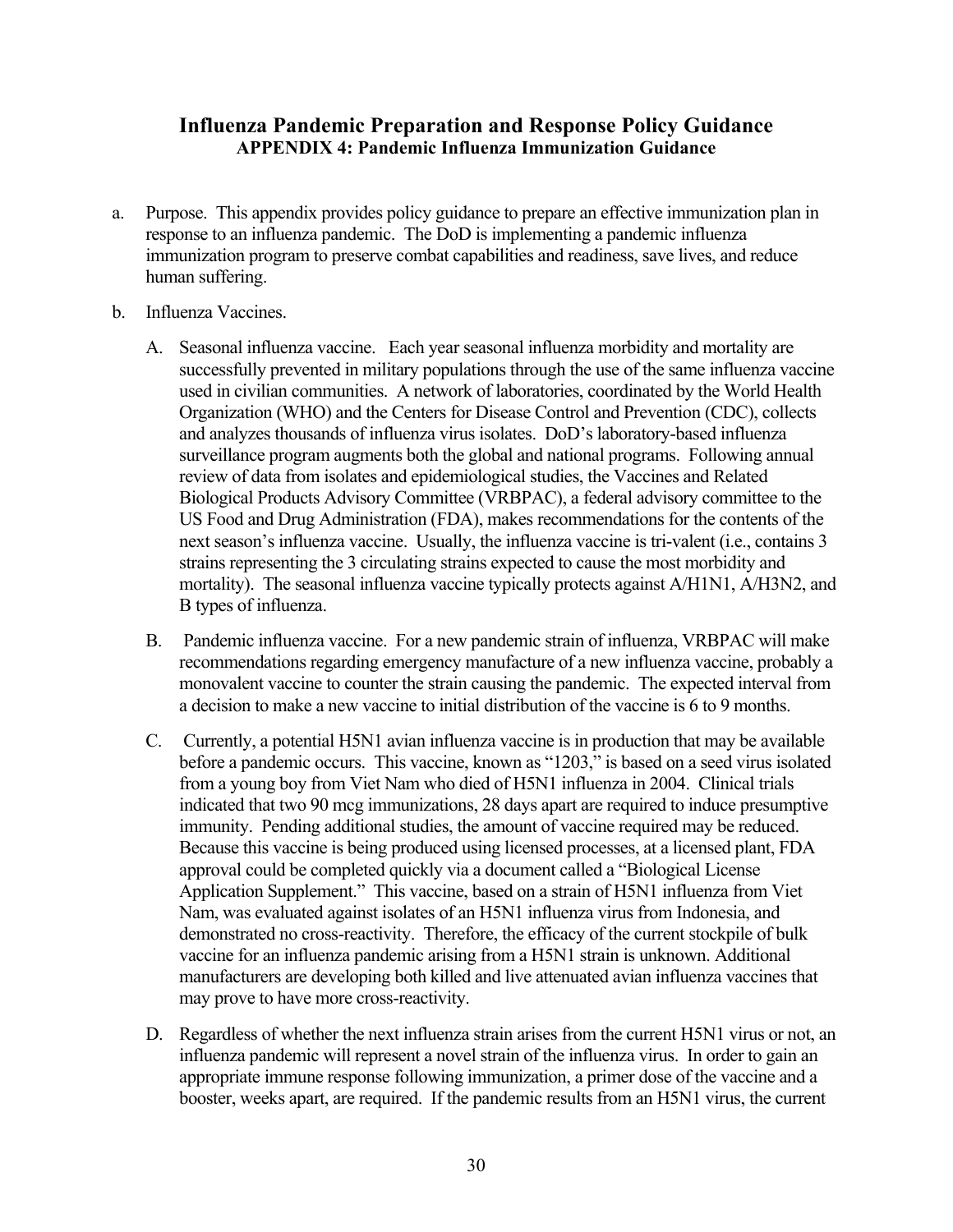pre-pandemic H5N1 vaccine may be effective as a priming dose followed by a pandemic specific H5N1 vaccine. Use of this vaccine could decrease the requirement of the pandemic specific vaccine to one dose and speed the overall process of achieving an adequate density of fully vaccinated service members. There is a possibility that the pre-pandemic vaccine may also offer some degree of protection or may in fact be an adequate antigenic match for use as both a primer and booster.

- E. In a pandemic situation, FDA may or may not choose to allow the vaccine containing the pandemic strain to be included under existing vaccine licenses. Regardless of whether pandemic influenza vaccine is provided as an FDA-licensed product or under an Emergency Use Authorization (EUA), all potential recipients will be given information on the vaccine, its contents, and its risks and benefits, in accordance with FDA requirements, CDC guidance, and national standards. Documentation of informed consent is not required for administration of a licensed vaccine (references p, g).
- c. Immunization priorities. The general immunization priorities appear below. Specific immunization priorities customized to the pandemic scenario will be published as circumstances arise.
	- A. Immunization tiers. Vaccine administration will be determined according to vaccine availability, operational considerations and the pandemic phase. The decision to initiate the pandemic immunization program will be made by the ASD (HA), with guidance from the Joint Preventive Medicine Policy Group (JPMPG), Joint Chiefs of Staff Surgeon and potentially the Armed Forces Epidemiology Board (AFEB). Following vaccine release to the respective Components, commanders will have the responsibility of ensuring that this vaccine will be distributed and administered in accordance with this and subsequent policy guidance. The overall goal is to immunize all personnel using the following prioritization tiers:
		- 1. Tier 1. Those personnel necessary to respond to global military contingencies and provide essential health care for the force structure. Sub-categories for prioritization within this group include:
			- a. Those required to maintain national strategic and critical operational capabilities as defined by JS (critical personnel for specific COOP/COG requirements)
			- b. Deployed forces engaged in or supporting armed conflict
			- c. Those personnel necessary to maintain a functioning health care system
		- 2. Tier 2 Non-deployed forces that are on alert or designated to conduct critical contingency operations as defined by JS
		- 3. Tier 3. Personnel necessary to maintain critical mission-essential capabilities at each organizational level.
		- 4. Tier 4. All other Active Component or mobilized Reserve Component personnel.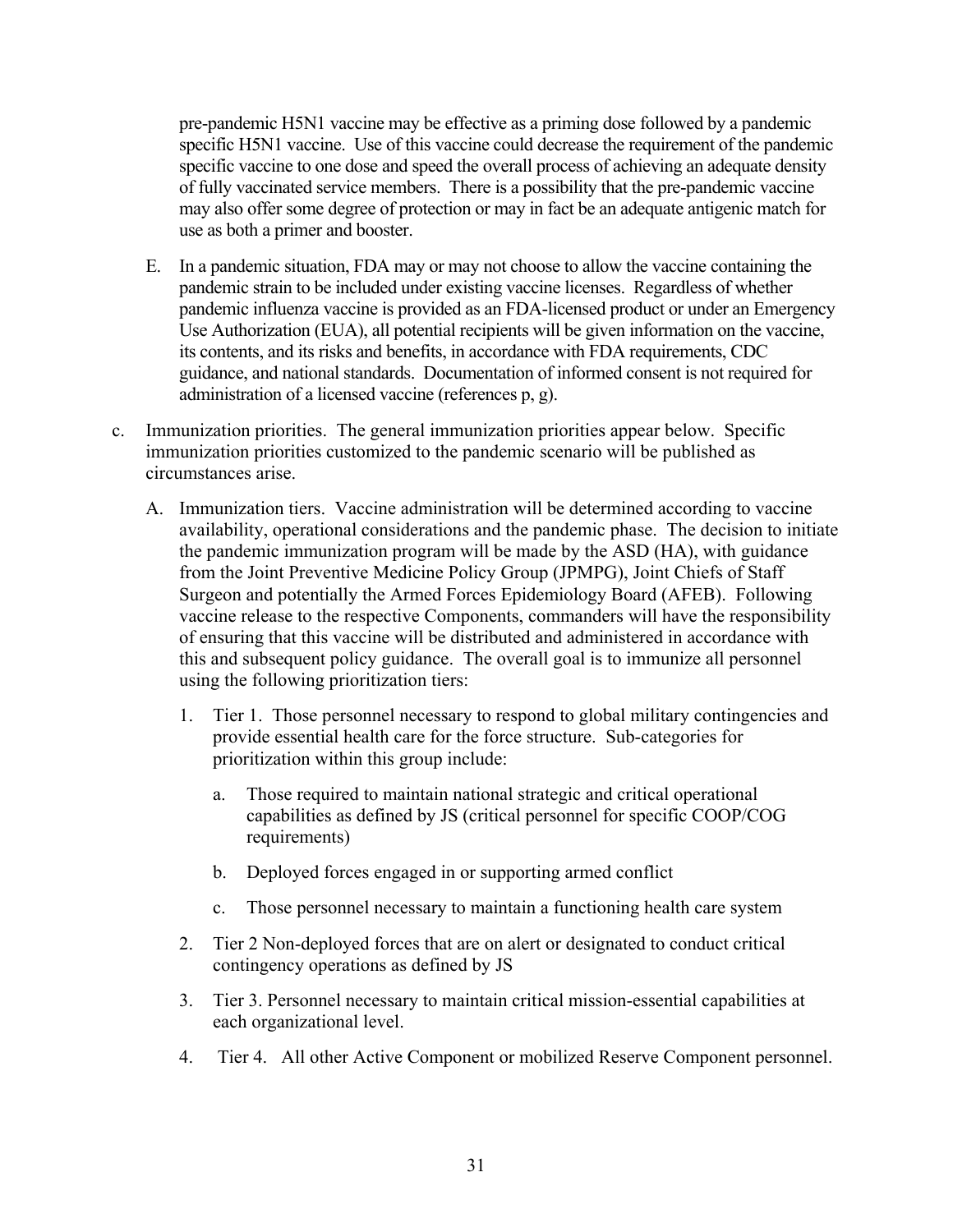- 5. Tier 5. All other beneficiaries not included previously according to CDC priority tiers.
- B. While it is the DoD's intent to procure enough vaccine to provide coverage for all eligible personnel and beneficiaries, vaccine supply may not permit immunization of all personnel represented in all tiers at the same time. It is also likely that adequate vaccine will not permit even completion of all members within a designated tier. Final vaccine prioritization will depend on further operational assessments regarding the national defense requirements at that time as well as the progression and virulence patterns of the pandemic. Should the pandemic be localized to a specific area of operation (AOR), one or more tiers may be vaccinated. However, if the pandemic affects all AORs simultaneously, the supply of vaccine will be insufficient to meet the demand. The Joint Staff will provide reprioritization recommendations based on what is assessed to be more critical command AORs.
- d. Adverse reactions and contraindications. Influenza vaccines are generally safe, typically producing injection-site tenderness or fever.
	- A. Groups susceptible to adverse vaccine reactions. People severely allergic to eggs should not receive influenza vaccines made in eggs (i.e., all currently licensed influenza vaccines). Severe allergy to thimerosal is also a contraindication. Each of these conditions is very rare.
- e. Adverse events should be reported via the VAERS system. This can be completed on line at www.vaers.org or the necessary reporting form can be downloaded from the same site.
- f. Pregnancy. In an influenza pandemic, the need to provide protection against infection takes precedence over the usual principle of minimizing medications given to pregnant women. No harm is known to result from administration of killed influenza vaccine to pregnant women. In contrast, influenza infections during pregnancy have been associated with preterm delivery. Women who will be in any trimester of pregnancy during the pandemic, especially pregnant women who have medical conditions that increase the risk for complications from influenza, should be vaccinated with the killed influenza vaccine (reference i).
- g. Concept of Operations. Activities during WHO Pandemic Phases:
	- A. WHO Phase 1-2, Interpandemic Period: During these phases routine annual influenza immunization is required. This will decrease the potential of reassortment of an avian influenza virus with the seasonal influenza strain as well as decreasing the difficulty of distinguishing early pandemic influenza from seasonal influenza. Seasonal influenza virus immunization will be administered to all military members (active duty and Reserve component) in accordance with Service-specific policies (reference r) and offered to eligible beneficiaries as appropriate. Public relations messages should reinforce the need for universal influenza immunizations.
	- B. WHO Phase 3, Pandemic Alert Period: Public Health Emergency Officers (PHEOs) should coordinate with commanders and the local community to develop and test mass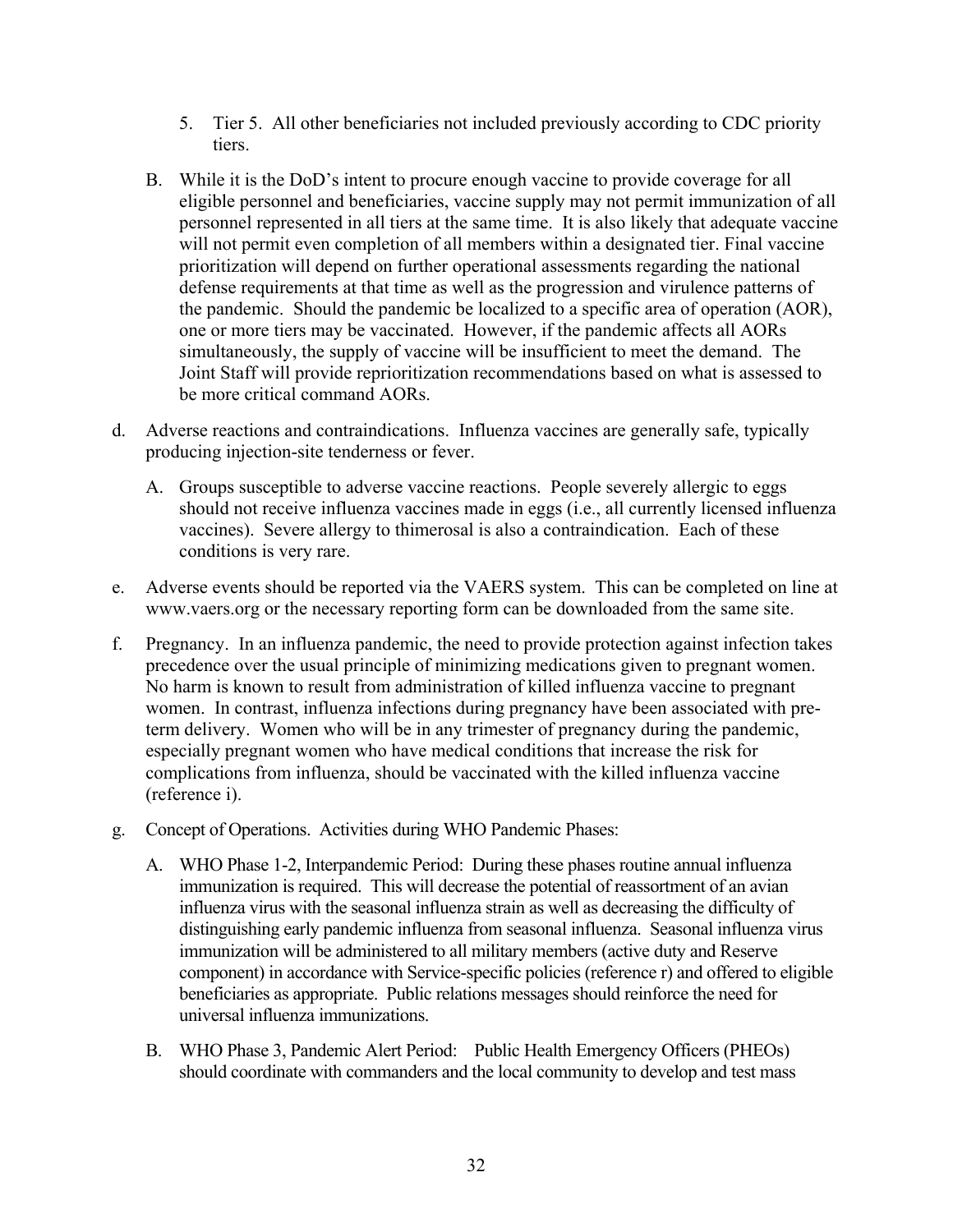immunization plans in accordance with DoD Directive 6200.3, "Emergency Health Powers on Military Installations" (reference l).

- C. WHO Phase 4, Pandemic Alert Period: Vaccine development occurs at this phase. Commanders and PHEOs continue to plan mass immunization programs.
- D. WHO Phase 5, Pandemic Alert Period: If vaccine is available, consideration of administering a priming dose may be indicated. Commanders and PHEOs continue to plan mass immunization programs.
- E. WHO Phase 6, Pandemic Period: If available, vaccine should be administered based both on overall health risk and operational requirements.
- h. Medical Planning & Response.
	- A. During a pandemic, it is likely that the number of people requiring immunization will exceed the resources of the MTF. To continue the non-immunization medical mission, it may be unwise to conduct mass immunization activities at the MTF. In expanding patient care capacity, additional resources (to include staff and equipment and facilities) will be needed. Additional immunization teams will need to be available in a timely manner. These teams may be composed of hospital personnel, volunteers, or augmentees from areas not affected by the pandemic. These immunization teams should be pre-designated and pre-trained according to DoDI 6205.2, sections 3.1 through 3.5, (reference k) and service-specific immunization tracking programs, at a minimum. Specific training requirements are consistent with those locally used to provide seasonal influenza vaccination programs. Education, training, and risk communications, before and during an outbreak, will be critical for a prompt, disciplined, and effective response.
	- B. The following areas, at a minimum should be addressed in the MTF plans:
		- 1. Preparation of Military Treatment Facilities (MTFs) and other facilities to provide mass immunizations (including supplies such as syringes, needles, etc.)
		- 2. Transportation and storage of vaccine. Influenza vaccines are temperaturesensitive products and cold-chain management principles must be implemented and followed. Consult Service-specific vaccine logistic centers for planning guidance
		- 3. Communication strategies to inform DoD personnel and beneficiary populations of vaccine availability, immunization prioritization tiers, risk of disease, and benefits and risks of immunization
		- 4. Documentation of immunizations in individual medical records and DoD-approved electronic immunization tracking systems
		- 5. Documentation and reporting of adverse events after immunization.
	- C. Facilities. To respond to pandemic influenza, military treatment facilities should have contingency plans that address mass immunizations. Conversion of non-medical facilities may be required. Active support from military installation commanders will be needed as buildings and personnel outside of medical facilities are pressed into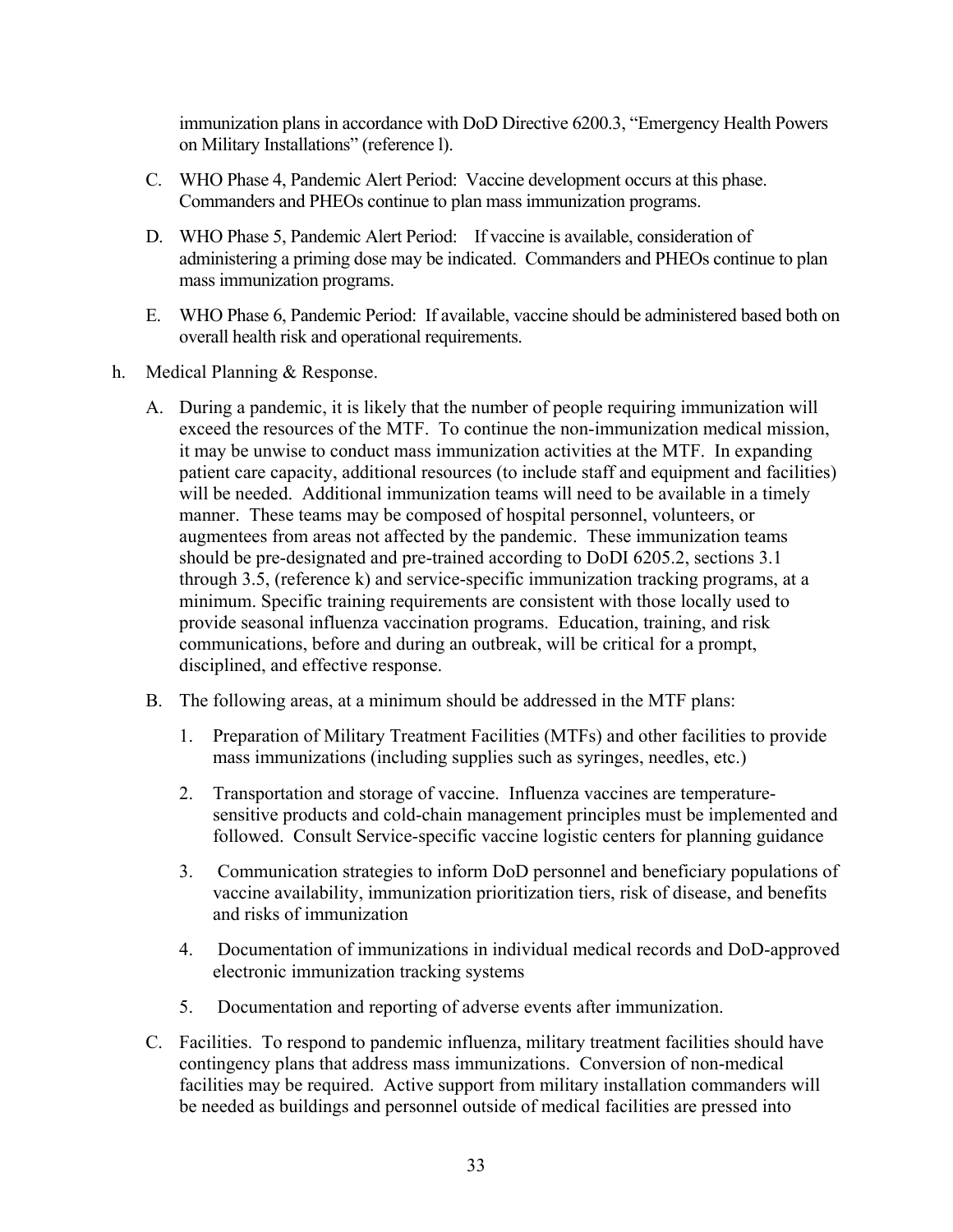action. The suitability of off-site immunization areas should be evaluated by conducting training developed to assess both process and structural aspects of mass immunization programs.

i. Medical Materiel. DoD will coordinate its purchases of influenza vaccine through the Services' logistics centers up to the Defense Supply Center Philadelphia (DSCP), as is done for annual influenza vaccine purchases, except that vaccine for pandemic influenza may have to be purchased in a rush and at atypical times. Supplemental funds, if not already appropriated, will be appropriated for emergency purchase of pandemic influenza vaccine.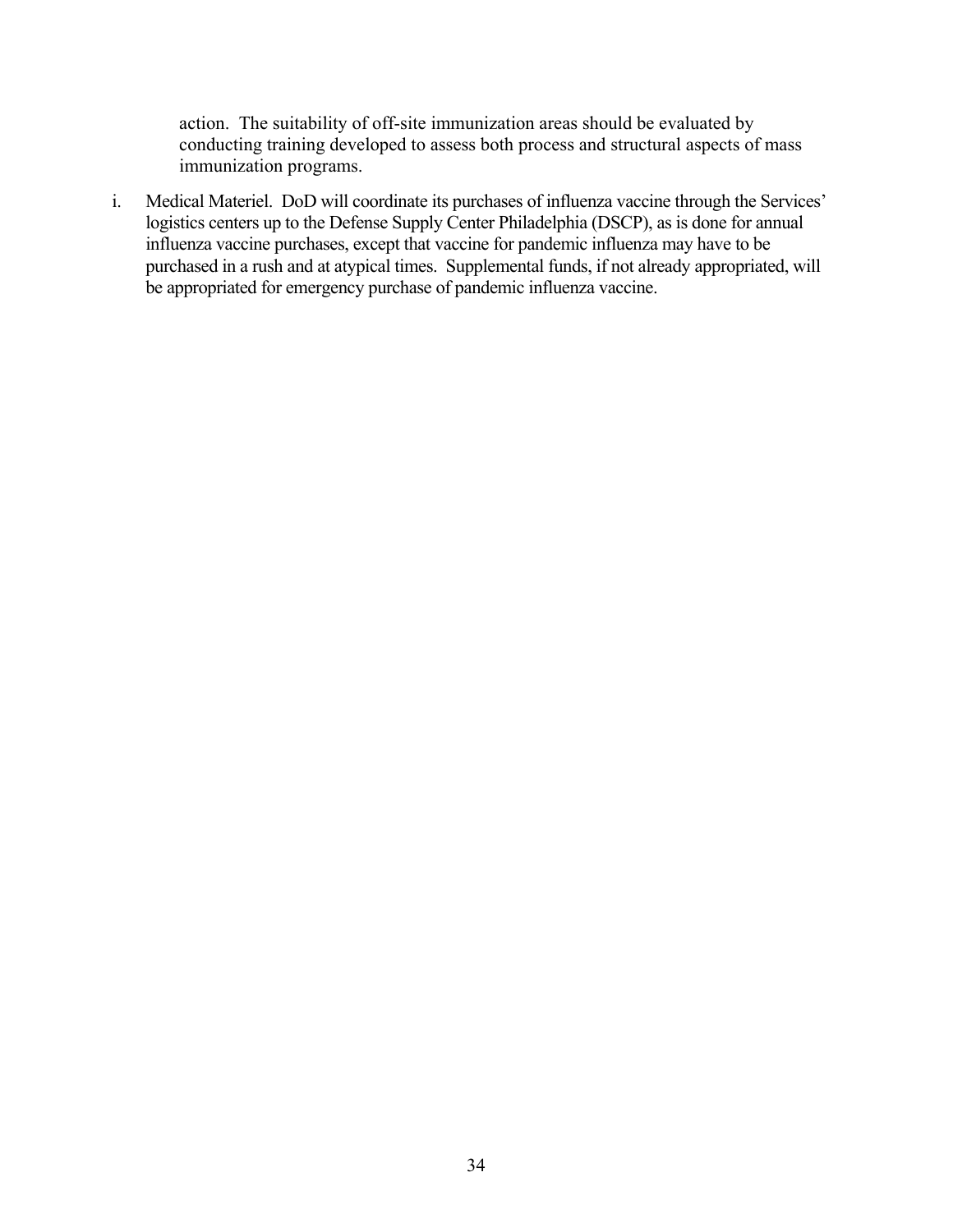## **Influenza Pandemic Preparation and Response Policy Guidance APPENDIX 5: References**

- a. Armed Forces Epidemiological Board, "Vaccines in the Military: A Department of Defense-Wide Review of Vaccine Policy and Practice," Recommendation 11, August 1999, web site http://www.ha.osd.mil/afeb/reports/vaccines.pdf/ (as of December 15, 2005).
- b. Assistant Secretary of Defense (Health Affairs) Memorandum, Subject: "Department of Defense Guidance for Preparation and Response to an Influenza Pandemic caused by the Bird Flu (Avian Influenza)," September 21, 2004.
- c. Assistant Secretary of Defense (Health Affairs) Policy 05-022, "Policy for the Use of Influenza Vaccine for 2005-2006 Influenza Season," November 8, 2005, web site http://www.ha.osd.mil/policies/2005/05-022.pdf (as of December 21, 2005).
- d. Assistant Secretary of Defense (Health Affairs) Policy 99-008, "Policy for DoD Global, Laboratory-Based Influenza Surveillance," February 3, 1999, web site http://www.ha.osd.mil/policies/1999/clin9908.htm (as of December 21, 2005).
- e. Assistant Secretary of Defense (Health Affairs) Policy, "Policy for Release of Antiviral (Tamiflu®) Stockpile During an Influenza Pandemic," TBD.
- f. Centers for Disease Control and Prevention, "Prevention and Control of Influenza: Recommendations of the Advisory Committee on Immunization Practices (ACIP)," *Morbidity and Mortality Weekly Report,* Vol. 23, May 28, 2004, web site http://www.cdc.gov/mmwr/PDF/rr/rr5306.pdf (as of December 15, 2005).
- g. Centers for Disease Control and Prevention, "Vaccine Information Statements," http://www.cdc.gov/nip/publications/VIS/default.htm.
- h. Department of Defense Directive 3025.15, "Military Assistance to Civil Authorities," February 18, 1997, web site http://www.dtic.mil/whs/directives/corres/pdf/d302515\_021897/d302515p.pdf (as of December 15, 2005).
- i. Department of Defense Directive 6200.2, "Use of Investigational New Drugs for Force Health Protection," August 1, 2000, web site http://www.dtic.mil/whs/directives/corres/xml/d62002x.xml (as of December 14, 2005).
- j. Department of Defense Directive 6200.3, "Emergency Health Powers on Military Installations," May 12, 2003, web site http://www.dtic.mil/whs/directives/corres/xml/d62003x.xml (as of December 14, 2005).
- k. Department of Defense Instruction 6205.2, "Immunization Requirements," October 9, 1986, web site http://www.dtic.mil/whs/directives/corres/html/62052.htm.
- l. Department of Health and Human Services, "HHS Pandemic Influenza Plan," November 2005, web site http://www.hhs.gov/pandemicflu/plan/pdf/HHSPandemicInfluenzaPlan.pdf (as of December 15, 2005).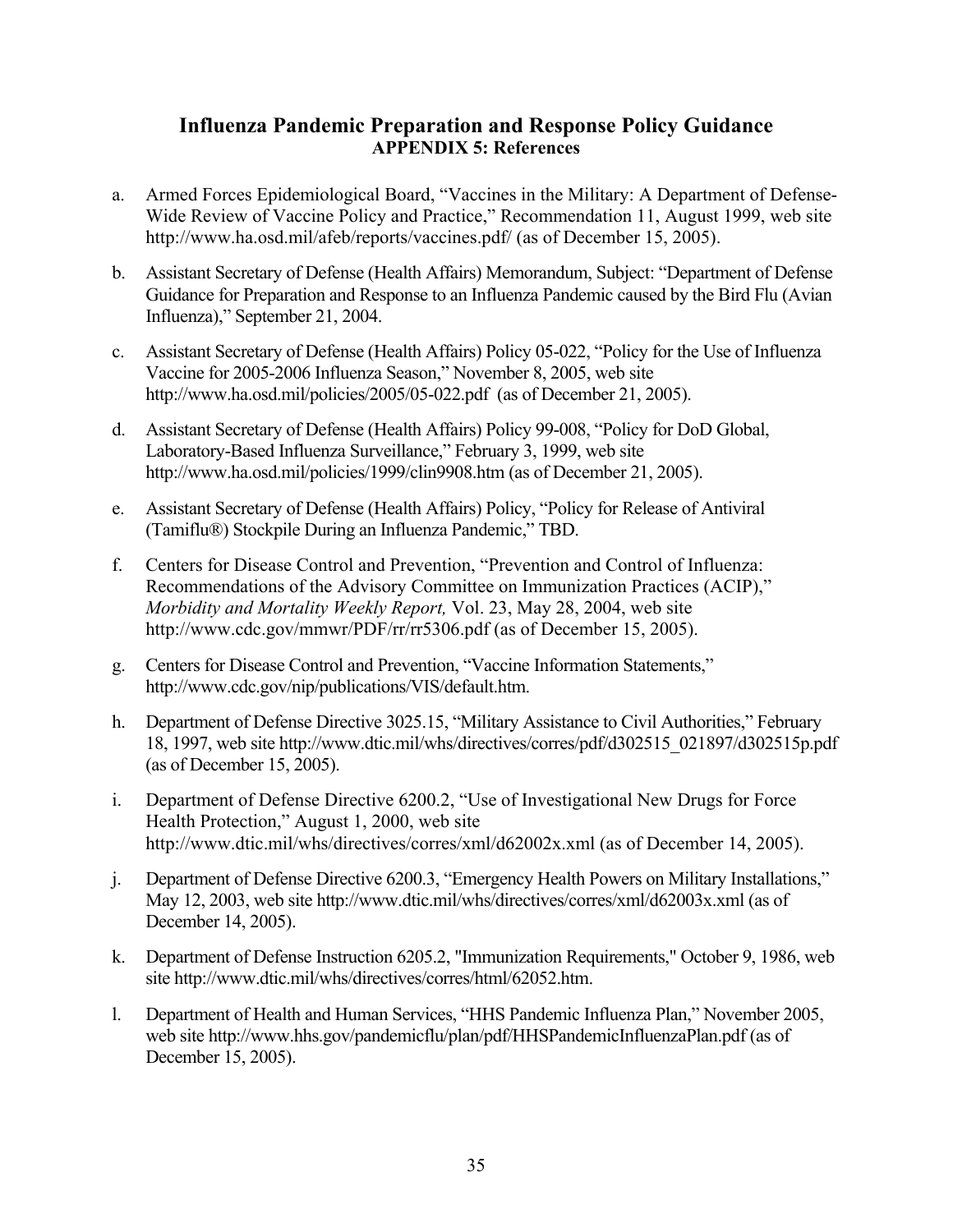- m. Department of Homeland Security, "National Response Plan," December 2004, web site http://www.dhs.gov/interweb/assetlibrary/NRP\_FullText.pdf (as of December 15, 2005).
- n. Homeland Security Council, "National Strategy for Pandemic Influenza," November 2005, web site http://www.whitehouse.gov/homeland/nspi.pdf (as of December 16, 2005).
- o. Joint Publication 3-07.5, "Joint Tactics, Techniques, and Procedures for Noncombatant Evacuation Operations," September 30, 1997, web site www.dtic.mil/doctrine/jel/new\_pubs/jp3\_07\_5.pdf.
- p. Title 21, Code of Federal Regulations, Parts 50, "Informed Consent of Human Subjects," and 312, "Investigational New Drug Application," current edition.
- q. US Army Medical Surveillance Activity, "Tri-Service Reportable Events: Guidelines & Case Definitions," version 1.0, July 1998, web site http://amsa.army.mil/documents/DoD\_PDFs/Jul98TriServREGuide.pdf (as of December 16, 2005).
- r. US Army Regulation 40-562/BUMEDINST 6230.15/AFJI 48-110/CG COMDTINST M6230.4E, "Immunizations and Chemoprophylaxis," November 1, 1995.
- s. World Health Organization, "WHO global influenza preparedness plan, 2005," web site http://www.who.int/csr/resources/publications/influenza/WHO\_CDS\_CSR\_GIP\_2005\_5.pdf (as of December 15, 2005).

#### **Shipping References:**

- t. 9 CFR Part 121, "Possession, Use, and Transfer of Biological Agents and Toxins," as amended in the Federal Register, March 18, 2005, web site http://www.aphis.usda.gov/programs/ag\_selectagent/FinalRule3-18-05.pdf
- u. 42 CFR Part 72, "Interstate Shipment of Etiologic Agents as amended in the Federal Register, March 18, 2005, web site http://www.cdc.gov/od/ohs/biosfty/shipregs.htm.
- v. 42 CFR Part 73, "Possession, Use, and Transfer of Select Agents and Toxins," Final Rule, amended in the Federal Register, March 18, 2005, web site http://www.cdc.gov/od/sap/pdfs/42 cfr 73 final rule.pdf.
- w. 49 CFR Parts 171 et al., "Hazardous Materials: Revision to Standards for Infectious Substances," Final Rule, August 14, 2002, web site http://hazmat.dot.gov/regs/rules/final/67fr/67fr-53118.htm
- x. Air Force Instruction 48-105, "Surveillance, Prevention, and Control of Diseases and Conditions of Public Health or Military Significance," March 1, 2005, web site http://www.e-publishing.af.mil/pubfiles/af/48/afi48-105/afi48-105.pdf.
- y. International Air Transport Association, "Dangerous Goods Regulations Manual," web site http://www.iata.org/ps/publications/9065.htm.